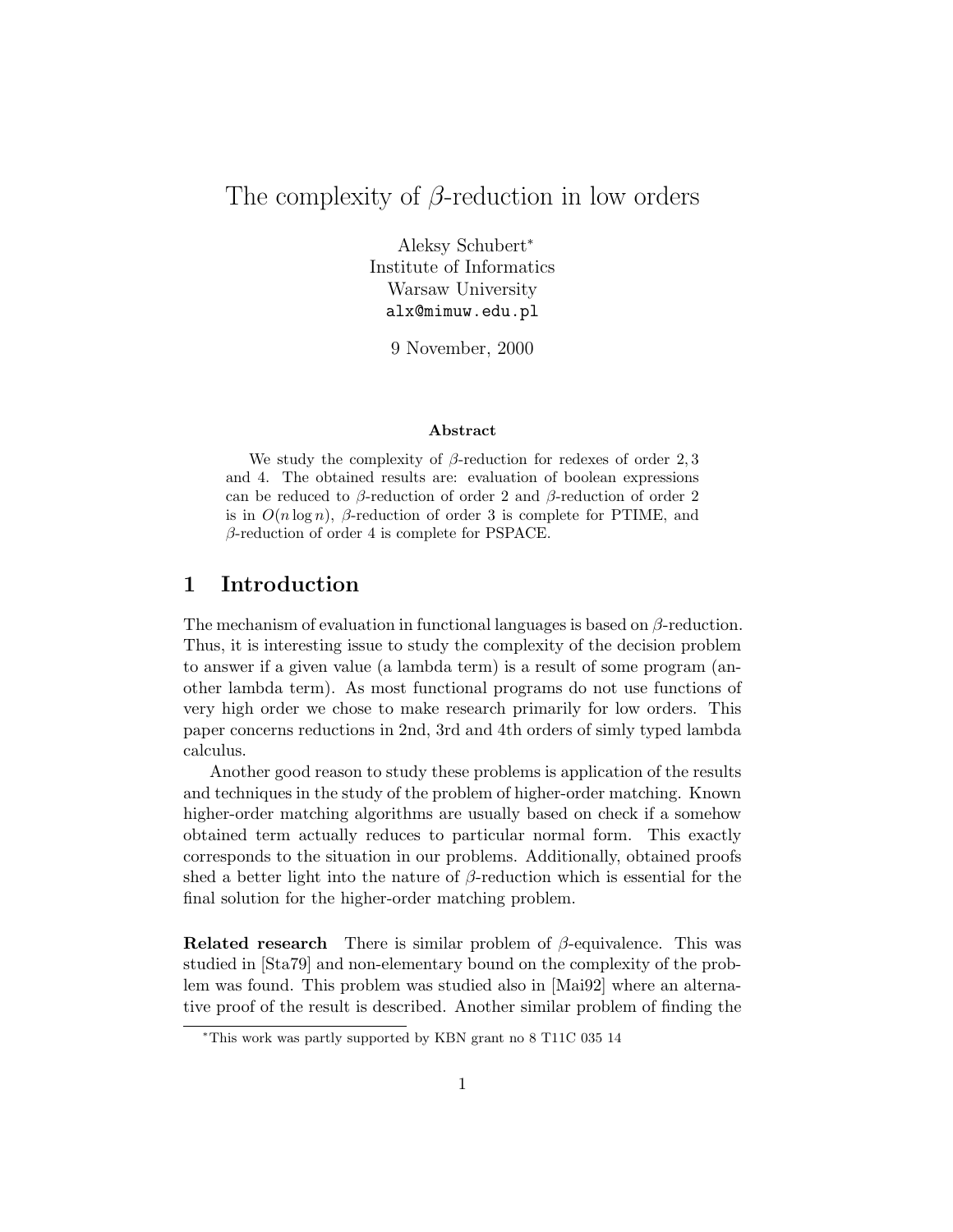length of a  $\beta$ -reduction sequence for a term is studied in [Sch91]. The first attempt to analyse the complexity of  $\beta$ -reduction was presented in [HK96] where a whole hierarchy of orders and complexities is discussed but for a slightly different problem where restricted syntax is considered and some δ-rules are allowed.

The content of the paper A reduction of evaluation of boolean expressions to 2nd-order  $\beta$ -reduction is proved in Section 3 together with a  $O(n \log n)$  algorithm for the reduction, PTIME-completeness for 3rd-order β-reduction is proved in Section 4 and PSPACE-completeness for 4th-order  $\beta$ -reduction is proved in Section 5.

## 2 Basic notions

We deal with simply typed  $\lambda$ -calculus denoted by  $\lambda_{\rightarrow}$  as in [Bar92]. The results we obtain here have their versions in both Curry and Church-style version of the calculus. We study the  $\beta$ -reduction relation here. One step reduction is denoted by  $\rightarrow$ <sub>β</sub>. The transitive-reflexive closure of the relation is denoted by  $\rightarrow_{\beta}^*$ . The  $\beta$ -normal form of a term M is denoted by NF(M). The relation of  $\alpha$ -equivalence is denoted by  $\equiv_{\alpha}$ . We use also the notion of context which is usually denoted by  $C[\cdot]$  and is a term with a single hole that may be filled in by a term of a suitable type. The operation of 'filling in' does not perform any variable renaming. A context where its hole is filled in with the term M is denoted by  $C[M]$ .

The notion of order is defined as:

#### Definition 1 (order)

The order of a type is defined as

$$
\begin{array}{rcl}\n\text{ord}(\alpha) & = & 1 \text{ for } \alpha \text{ atomic;} \\
\text{ord}(\sigma_1 \to \sigma_2) & = & \max(\text{ord}(\sigma_1) + 1, \text{ord}(\sigma_2))\n\end{array}
$$

In the Church-style calculus, the order of the redex  $(\lambda x.M)N$  in the term  $P = C[(\lambda x.M)N]$  is the order of the type of  $\lambda x.M$  assigned in the derivation of the type of P. In the Curry-style calculus, the order of such a redex is the minimum of orders assigned to types of  $\lambda x.M$  in type derivations for P.

If the Curry-style definition is concerned then there occurs a question whether there is a uniform derivation of a type for  $P$  in which all redexes have minimal orders. The answer is 'there is'. The derivation for principal type of P has this property.

The most general formulation of the problem we deal with is presented hereafter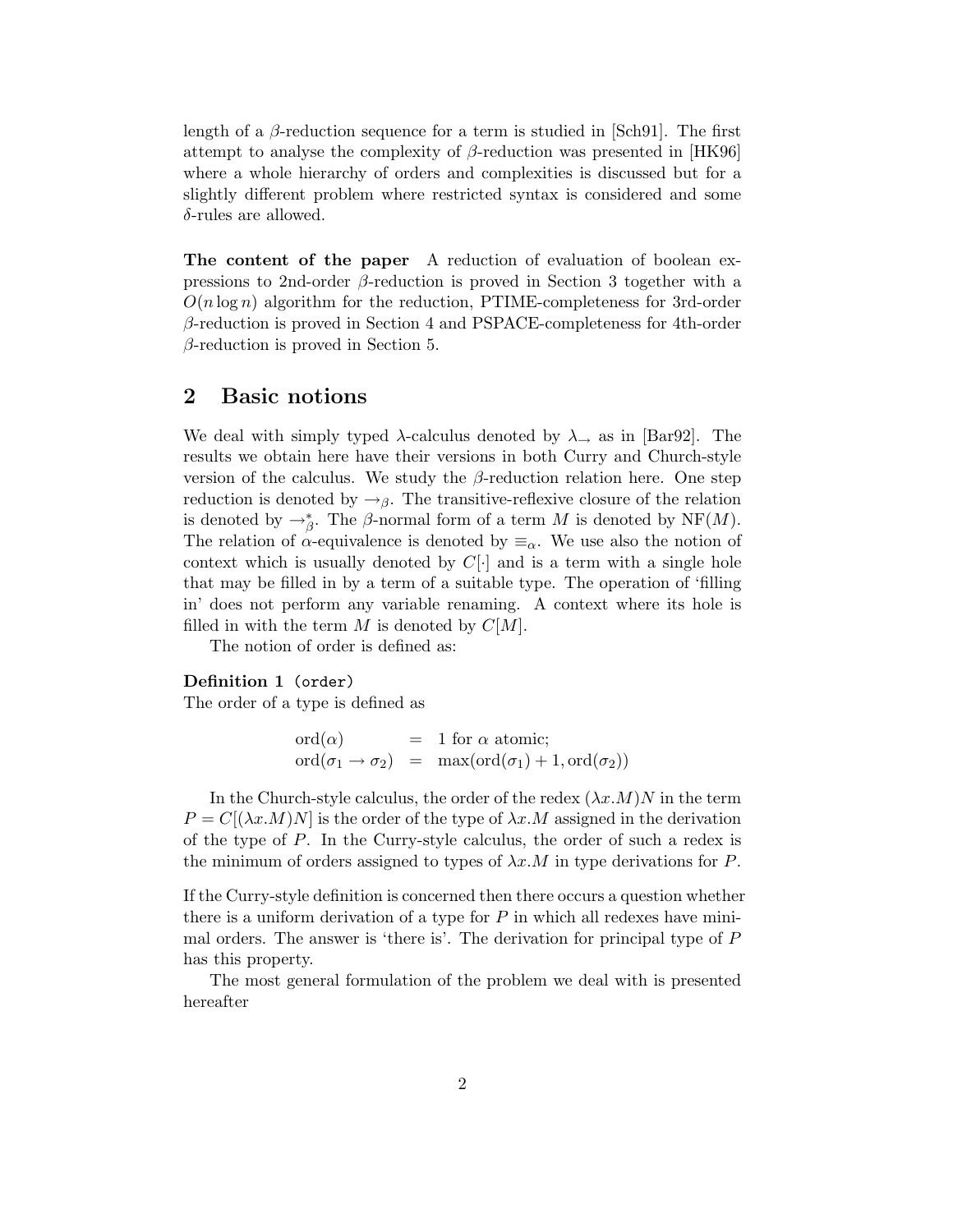#### Problem 2 (reducibility in order  $n$ )

Input:  $A \lambda_{\rightarrow}$  term  $M_1$  with redexes of order at most n and a normal form  $\lambda \rightarrow \text{term } M_2$ .

Question: *Does*  $M_1$   $\beta$ -reduce to  $M_2$ ?

We consider the problem for  $n = 2, 3, 4$ . Note, that we assume that the input is already a term in  $\lambda_{\rightarrow}$  and has redexes of suitable order. We do not make any checks that the input values are correct in presented algorithms. Such checks require at least essentially polynomial time algorithm which majorises bounds on the resources needed in some of constructions presented in the paper. In fact, all the presented reductions and algorithms may be performed for both Curry and Church terms.

## 3 The order 2

### 3.1 Second order  $\beta$ -reduction is in  $O(n \log n)$

The second-order reduction can be performed in  $O(n \log n)$  time. Our algorithm uses the notion of graph reduction. We assume here that the reader is familiar with this notion. The suitable texts about graph reduction include: [Lam90] or [AL93]. We use the presentation included in the latter paper. For the sake of clarity of presentation we use the version of graph reduction where fan-nodes have more than 2 auxiliary ports. This approach can easily be translated to the one with 2-port fan-nodes without affecting the complexity.

#### Definition 3 (algorithm for 2nd order  $\beta$ -reduction)

Let  $M_1$  and  $M_2$  be the input for the algorithm. The algorithm reduce 2nd is described as follows. We need an additional stack  $S$  and a counter  $i$ . Some nodes of the graph will be marked during the reduction. We proceed as follows:

- 1. Translate  $M_1$  into its graph of reduction, initiate S to the empty stack.
- 2. Walk through the starting  $\lambda$ -nodes without any change.
- 3. Initiate i to 0.
- 4. Go through @-nodes incrementing i at each one and taking their left branch until you meet a fan-node, an auxiliary port of a λ-node, a marked node or a principal port of a  $\lambda$ -node.
	- (a) if it is a fan-node, an auxiliary port of a  $\lambda$ -node or a marked node then check if  $S$  is empty if so go to the point  $(5)$  else pop the value of i from  $S$ , pop a node  $A$  from the stack, and perform the  $\beta$ -redex above the node A marking the topmost node of the argument of the redex; go to the point 4;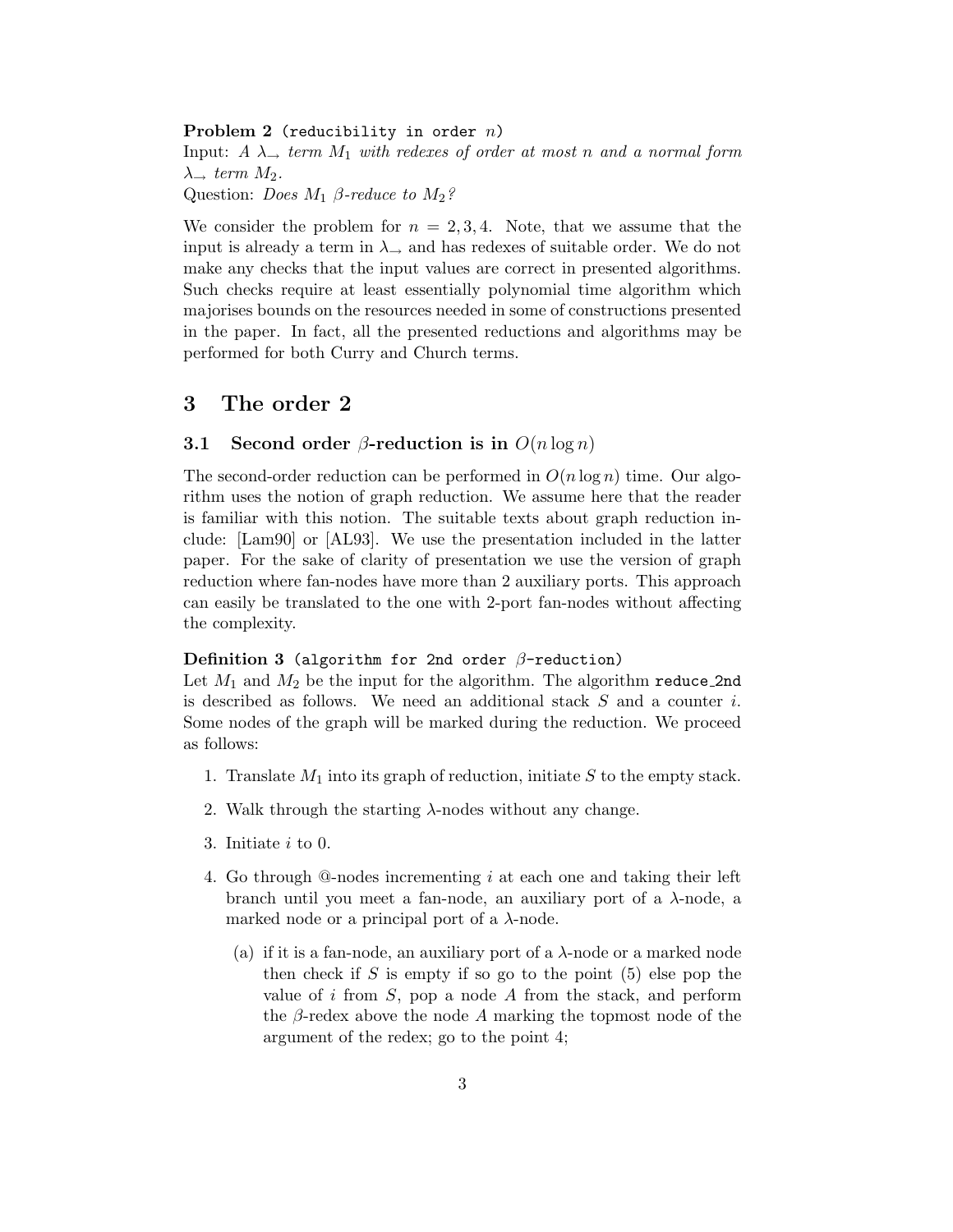- (b) if it is a principal port of a  $\lambda$ -node and  $i > 0$  then decrement i, push the  $\lambda$ -node on S, push i, step to the right branch of the last @-node and begin the whole procedure from the point (3);
- (c) if it is a principal port of a  $\lambda$ -node and  $i = 0$  then go through the λ-node without any change and step to the point 4.
- 5. Perform the read-back of the graph; the resulting term is  $M_3$ .
- 6. Check the  $\alpha$ -equivalence of  $M_3$  and  $M_2$ .

Theorem 3.1 (the algorithm reduce\_2nd is in  $O(n \log n)$ ) Let  $M_1$  have redexes of order at most 2 and  $M_2$  be in normal form. The algorithm reduce\_2nd results in success on these terms iff  $M_1 \rightarrow^*_{\beta} M_2$ .

Moreover, reduce 2nd needs only  $O(n)$  time to run.

### Proof:

The algorithm is correct as it is only a strategy in an optimal reduction algorithm.

Let us analyse the complexity of the algorithm. Let  $n$  be the size of the input for reduce 2nd.

The translation of the term to the graph can be performed in  $O(n)$  time using usual syntax analysis methods. The rest of the algorithm visits each node at most 2 times and the number of steps performed for each node is bounded by a constant except for the time needed to store  $i$  and a node on the stack. The latter operation takes  $O(\log n)$  time because of the length of the counter and the pointer to the node.

This altogether gives  $O(n)$  time.

 $\Box$ 

## 3.2 Boolean expressions reduce to second-order  $\beta$ -reduction

Boolean expression is an expression that is build from the connectives ∧,∨ and values true and false. An example is (true  $\land$  false)  $\lor$  true. We can associate with each such an expression its value which is generated according to the truth tables of logical connectives ∧ and ∨. The problem of evaluation of boolean expressions is:

Definition 4 (evaluation of boolean expressions) Input: A boolean expression E. *Question:* Is true the value of  $E$ .

The problem is in ALOGTIME (see [Bus87]). We present a first-order reduction of the problem to the second-order  $\beta$ -reduction problem. This presentation is only for the sake of completeness with the rest of the paper where some variations of boolean formulas are dealt with. A helpful definition of logical values is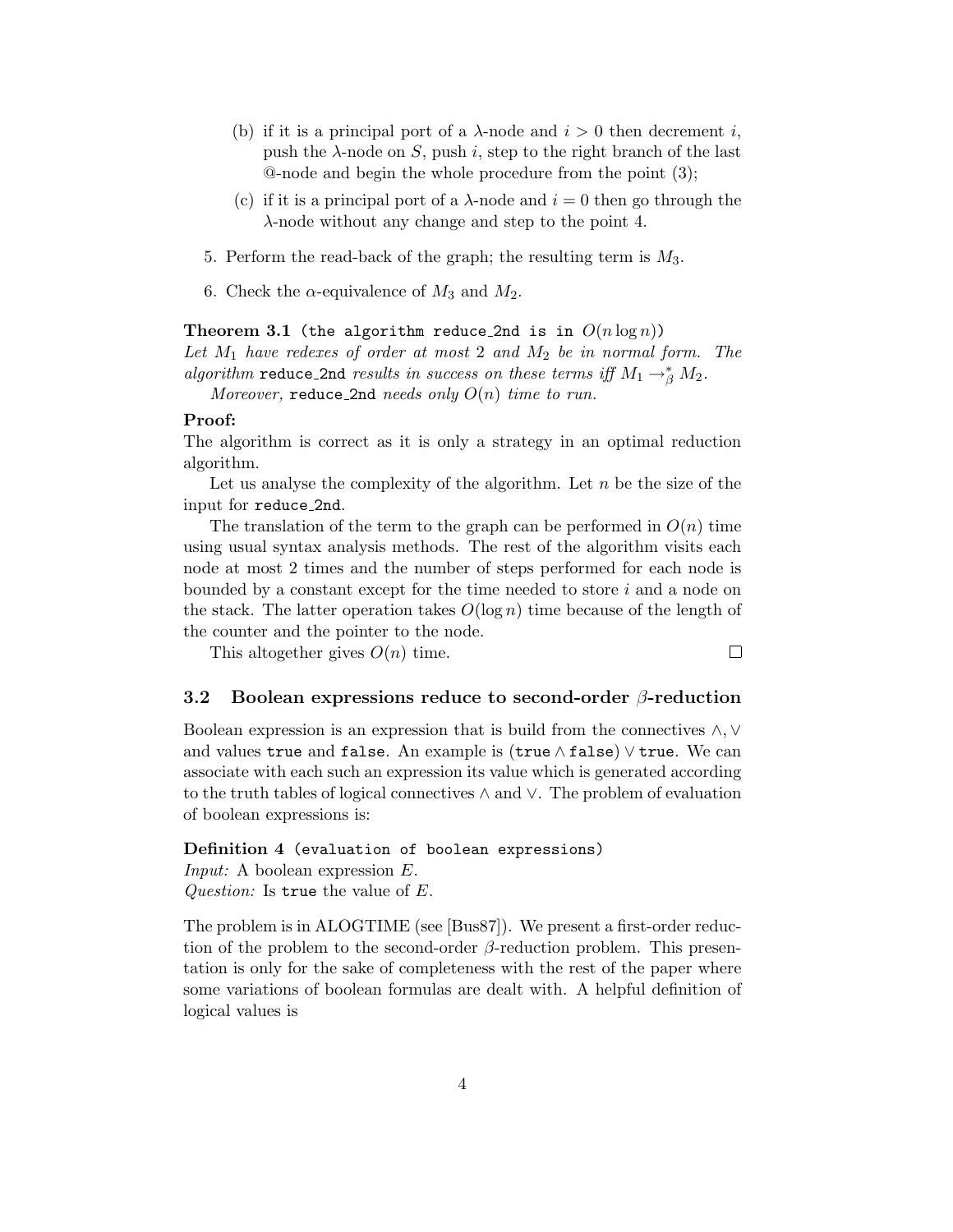Definition 5 (boolean values)

$$
\begin{array}{rcl}\n\text{TRUE} & = & \lambda x_1 x_2 \ldotp x_1 \\
\text{FALSE} & = & \lambda x_1 x_2 \ldotp x_2\n\end{array}
$$

The translation from boolean expressions is:

Definition 6 (translation from boolean expressions to  $\lambda_{\rightarrow}$ )

The translation from boolean expressions to  $\lambda_{\rightarrow}$  has as an input a boolean expression E and as a result two terms  $M_1$  and  $M_2$ . We put  $M_1 = \text{E2L}(E)$ and  $M_2$  = TRUE. The function E2L is defined by induction on the form of the boolean expression:

- E2L $((E_1 \wedge E_2)) = \lambda xy.$ (E2L $(E_1))$ )((E2L $(E_2)$ )xy)y;
- E2L $((E_1 \vee E_2)) = \lambda xy.$ (E2L $(E_1))x((E_2E_2))xy);$
- E2L $(true)$  = TRUE;
- E2L(false) = FALSE.

#### Theorem 3.2 (boolean expression and  $\lambda_{\rightarrow}$ )

Let E be a boolean expression. E has the result true iff the term  $E2L(E)$ reduces to TRUE.

Moreover, the term  $E2L(E)$  has redexes of order at most 2.

#### Proof:

The main claim follows by a routine induction on the expression E.

The only redexes in the term occur during the translation in cases for  $\wedge$  and  $\vee$ . By induction on E, we can show that E2L(E) is of the type  $\Box$  $\alpha \rightarrow \alpha \rightarrow \alpha$  so these redexes are of order 2.

### Theorem 3.3 (the 'running time' for E2L)

The term  $E2L(E)$  may be represented by a first-order formula over the signature of boolean expressions.

#### Proof:

The formula that constituates the universe has 5 variables  $x_1, \ldots, x_5$ . The first one is used to determine which operator is encoded the rest is used to encode the boolean representation of nodes needed to represent a boolean connective. The first lambda node is encoded as  $0000$ , then x as  $0001$ , the second  $\lambda$  node as 0010 and so on. The edge relation (in a  $\lambda$ ) term is defined so that the first coordinate is constant and the other coordinates represent suitable bits as in the just mentioned encoding.

Details are left for the reader.

 $\Box$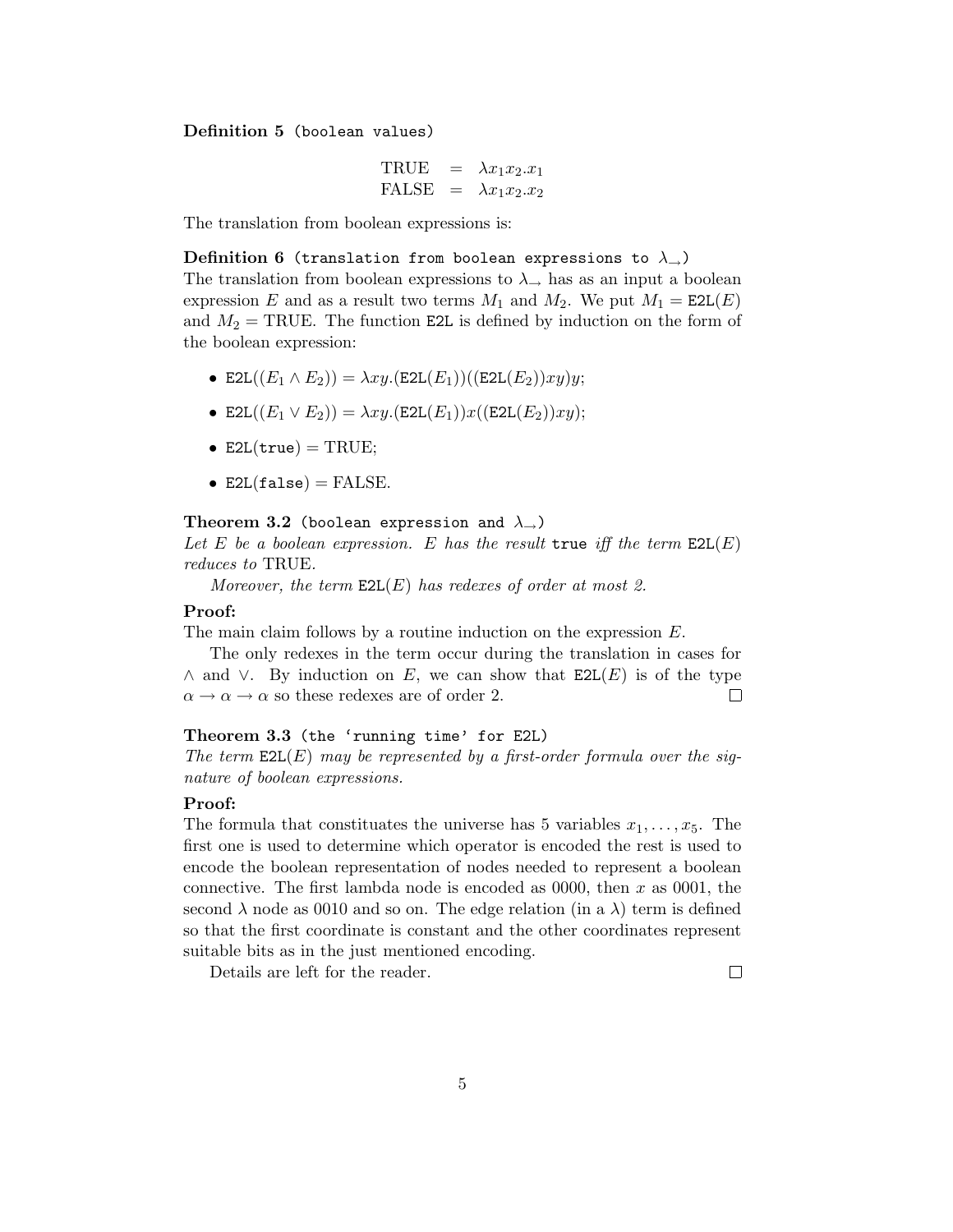## 4 The order 3

### 4.1 Third order  $\beta$ -reduction is in PTIME

The third-order reduction can be performed in polynomial time. Our algorithm uses again the notion of graph reduction.

Let us see how does the graph reduction in this case look like. The starting point of such a reduction is shown on Figure 1(a). The figure pictures a  $\beta$ -redex somewhere in some term (the omission of a part of the context of the redex is denoted by the dotted line). The star denoted by  $G_0$  symbolises the body of the  $\lambda$ -abstraction that takes part in  $\beta$ -reduction. The circle denoted by  $G_1$  symbolises the body of the argument that takes part in  $\beta$ -reduction. For the sake of clarity of presentation we represent a set of fan-nodes by a single fan with many entry ports.



Figure 1: (a) The starting point for 3rd-order  $\beta$ -reduction. (b) The result of the first phase of  $\beta$ -reduction

The result of the first  $\beta$ -reduction step is shown on Figure 1(b). As we see the argument  $G_1$  goes into several places of the subterm  $G_0$ . Since we use fan-node the argument is not copied. This kind of reduction is performed during the first phase of our algorithm. Note that performing some  $\beta$ -redexes may introduce other ones. There are two ways such a redex may occur: as in the term  $(\lambda x_1.(\lambda x_2.M))N_1N_2$  or as in the term  $(\lambda x_1.C[x_1M])(\lambda x_2.N)$ . We conduct our reduction so that redexes of the first kind are contracted in this phase whereas the redexes in the second kind are not. We achieve this behaviour later in definitions by marking the edge outgoing from  $G_1$  (see the point 2 in Definition 7). Note that this makes us not to reduce some redexes but these redexes are certainly of order 2. We repeat this kind of reduction until there are no redexes. The result of the process is a term that has no 3rd-order redexes.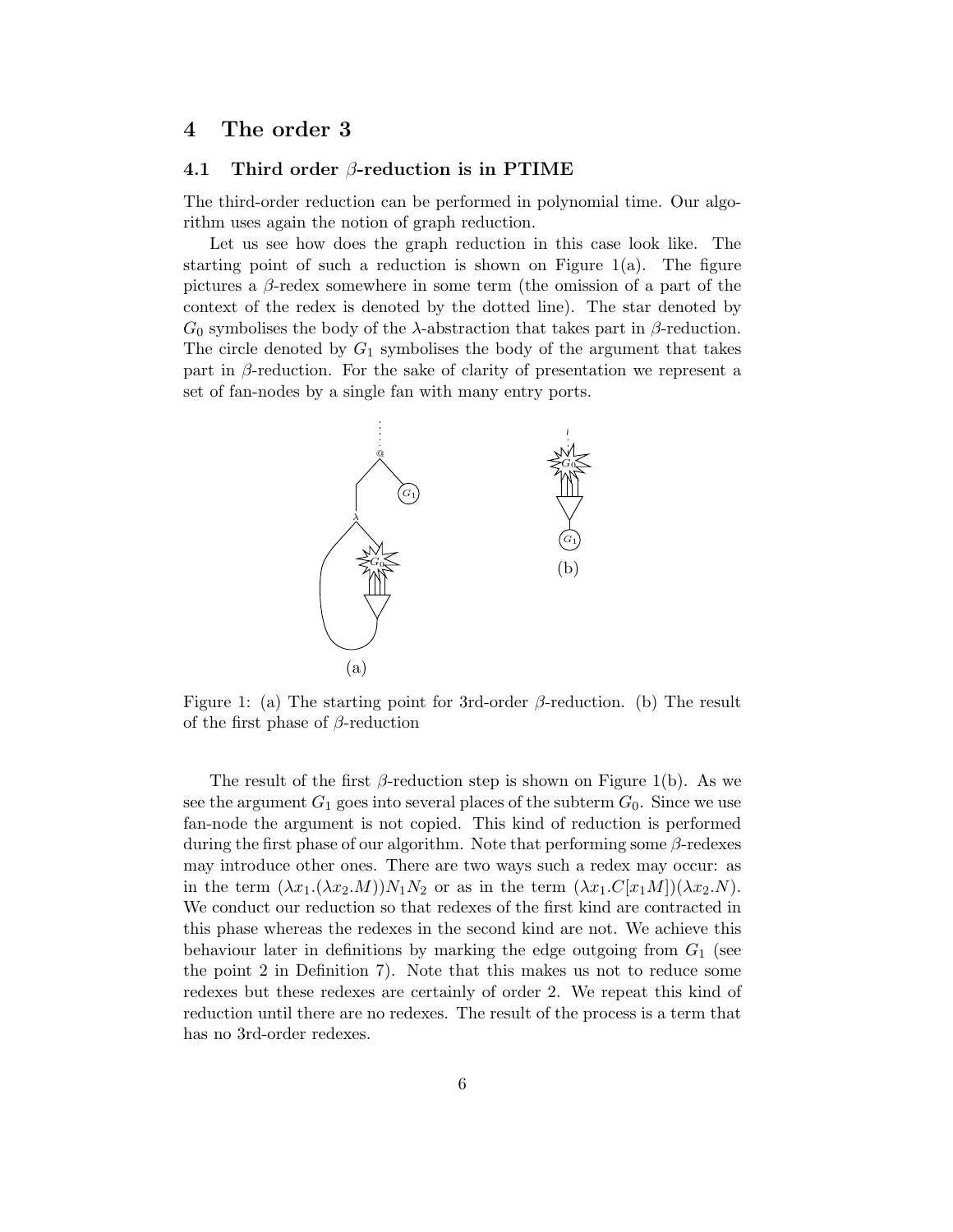Whereas there are no explicit redexes (except for the marked ones) we have some redexes hidden behind fan-nodes. We can extract these redexes as on Figure  $2(a)$  and then contract them so that the resulting term is as on Figure 2(b). This process should be repeated until there are no  $\lambda$ -nodes behind fan-nodes (in other words, until there are no paths which enter a fannode and then after some number of brackets and croissants immediately enter a  $\lambda$ -node).



Figure 2: (a) The  $\lambda$ -nodes are extracted from the fan-nodes. (b) After the second-order reduction

### Definition 7 (the algorithm for 3rd order)

Let  $M_1$  and  $M_2$  be the input data for the algorithm. The algorithm reduce 3rd proceeds performing the following steps:

- 1. Translate the term  $M_1$  into the corresponding graph.
- 2. Perform one by one all the existing  $\beta$ -reductions (after performing a reduction step mark the edge that goes from the argument; in future reductions in this phase, omit redexes with such an edge going out of a  $\lambda$ -node).
- 3. Push all the  $\lambda$ -nodes through fans.
- 4. Perform one by one all the existing  $\beta$ -reductions and if necessary go to the point 3.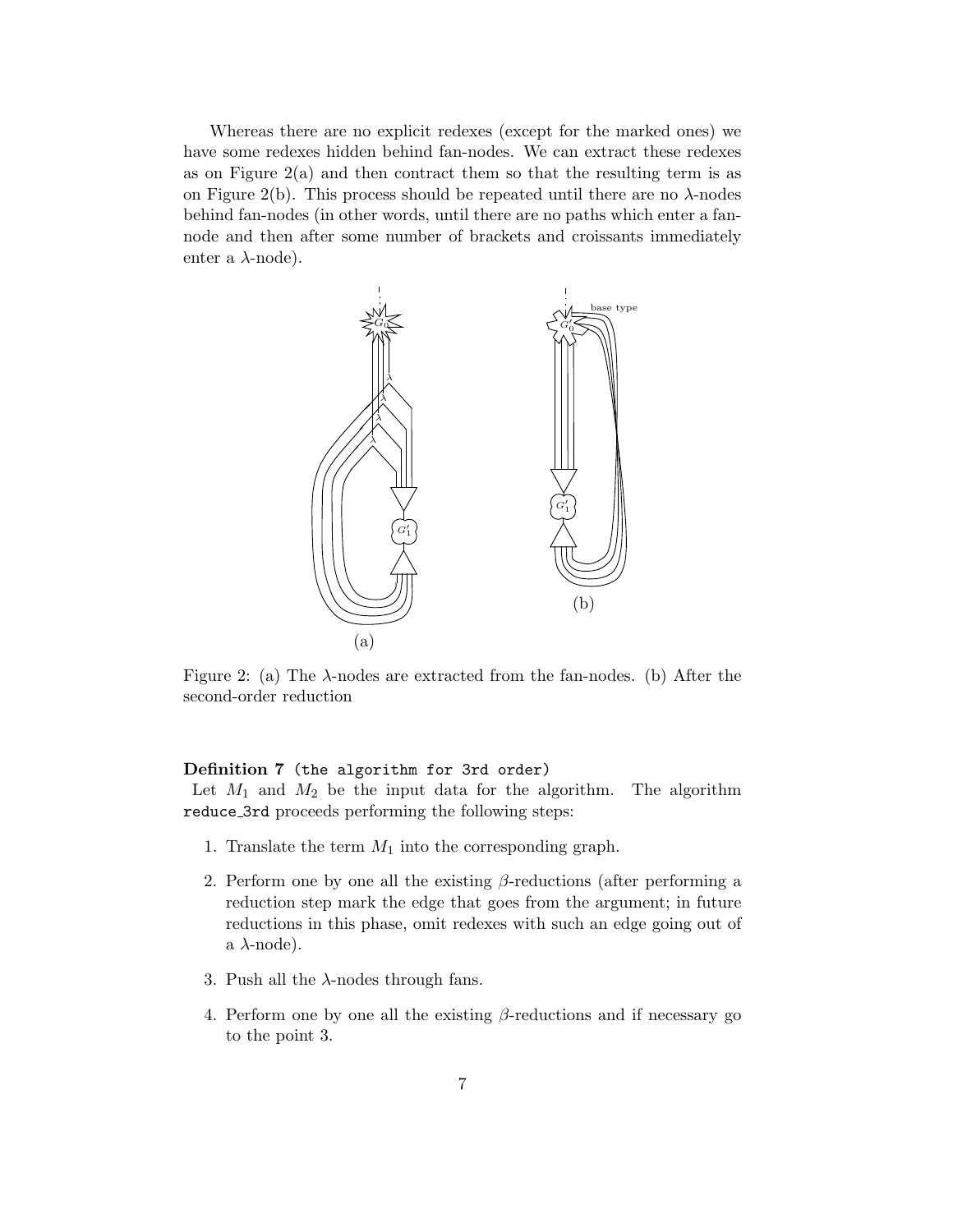- 5. Reduce all matching fan-nodes so that they disappear.
- 6. Perform the read-back of the resulting graph; if the result is larger than the term  $M_2$ : fail. Let  $M_3$  be the result of the read-back.
- 7. If  $M_2 \equiv_\alpha M_3$  then success else fail.

For the sake of clarity, we omit reductions for brackets and croissants in the description assuming that they are performed implicitly so that no such nodes occur at principal ports of fan-nodes, λ-nodes and @-nodes.

#### Theorem 4.1 (partial correctness of reduce\_3rd)

If reduce 3rd stops with success then  $\mathrm{NF}(M_1)\equiv_{\alpha} M_2$ . If reduce 3rd fails then NF( $M_1$ )  $\neq_{\alpha} M_2$ .

#### Proof:

The correctness of reduce 3rd is implied by the correctness of the graph reduction. The only thing that remains to be proved is that before entering the point (6) in Definition 7, we obtain a graph that has no  $\beta$ -redexes in any reduction sequence so that the read-back gives the normal form.

We prove the latter claim in two steps: First, we prove that after performing the step (2) there will be no 3rd-order redexes. Second, we prove that after performing the steps (3-4) there will be no 2nd-order redexes.

For the proof of the first step, we proceed by contradiction. Assume that we have a 3rd-order redex that may be performed at some reduction path starting from the result  $H_0$  of the step (2). The residual of the  $\lambda$ -node that takes part in the reduction is present in  $H_0$ . The  $\lambda$ -node may not be reduced in  $H_0$  either because it does not interact with @-node or it interacts with such a node via marked edge. The latter case is not possible since this would mean that we performed a 4th-order reduction step earlier. So λ-node interacts with: (1) another  $\lambda$ -node, (2) a @-node via non-principal port, (3) fan-node, (4) bracket, (5) croissant.

- 1. In this case, we have again the same cases as in the main proof. Thus, we may inductively continue in this case until some non- $\lambda$ -node is reached. Note that the type of the next  $\lambda$ -node includes the type of the previous one.
- 2. This case is impossible since this would mean that at some point of the reduction, there occurs a redex at the principal port of @-node, but this redex would be of order greater than 3.
- 3. The  $\lambda$  node may interact with a fan-node at principal or at nonprincipal port. The non-principal port is impossible at this stage of reduction since we forbid in our algorithm fan-reductions at this stage. The  $\lambda$ -node at principal port of a fan-node means that the  $\lambda$ -node was an argument of some  $\beta$ -redex, but such a redex must have had the order 4.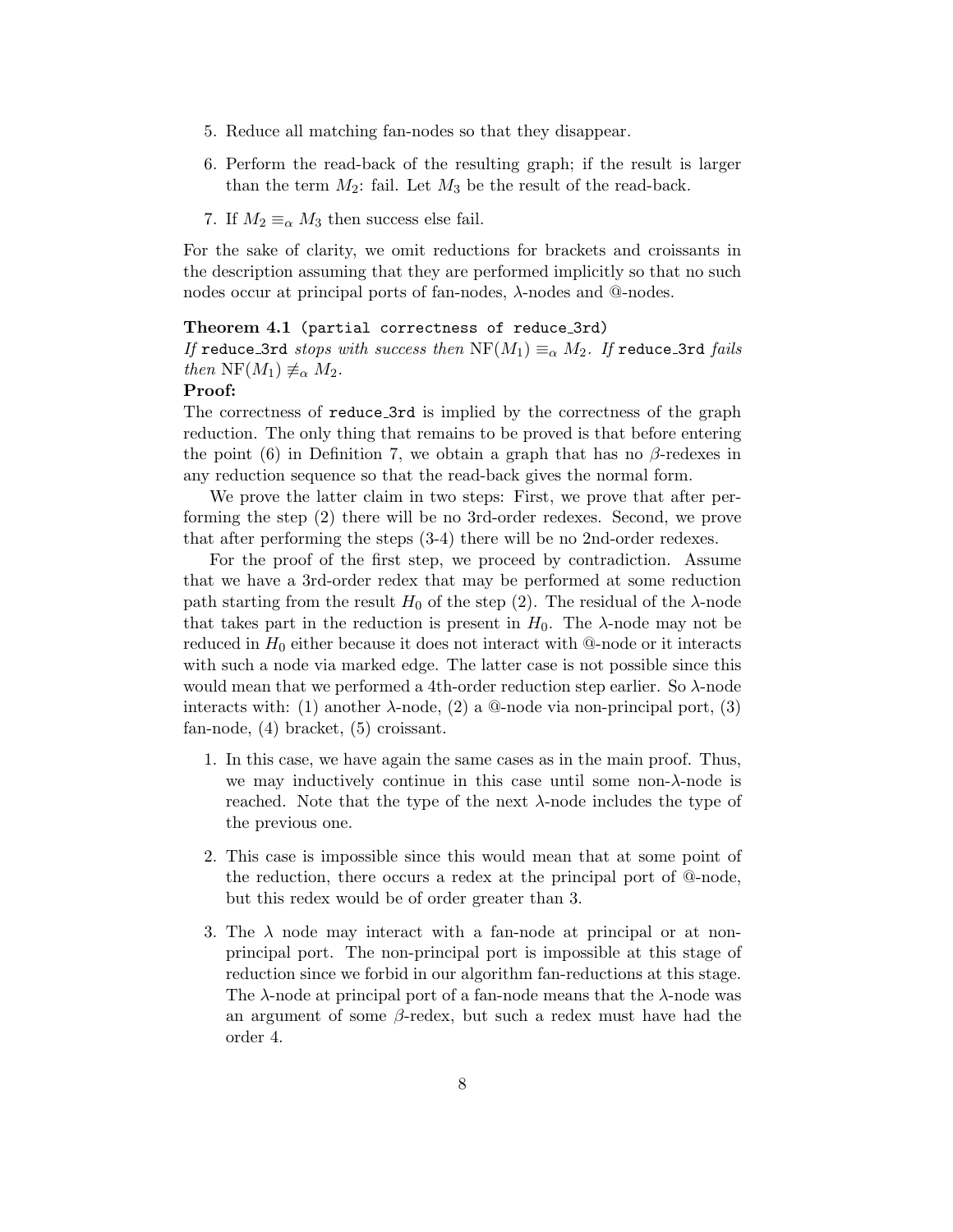- 4. Interaction with bracket is impossible since such a node is implicitly pushed either behind  $\lambda$ -node or before the preceding nodes.
- 5. The reasoning is similar to the one for bracket.

As no case is possible, we obtained contradiction.

For the proof of the claim that in the graph  $H_1$  obtained after the point (4) there are no possible reductions with 2nd-order redexes, we proceed by contradiction too. Suppose that at some reduction path of  $H_1$  we have a 2nd-order redex. The residual of the  $\lambda$ -node that takes part in the reduction is present in  $H_1$ . The  $\lambda$ -node may not be reduced in  $H_1$  because it does not interact with @-node at principal port.

- 1. If λ-node interacts with another λ-node we may inductively apply our reasoning to the next  $\lambda$ -node.
- 2. If  $\lambda$ -node interacts with an  $\mathbb{Q}$ -node at non-principal port then the  $\mathbb{Q}$ node should be reduced in the reduction so there is another  $\lambda$ -node that will be reduced we may inductively apply our reasoning to the node.
- 3. If  $\lambda$ -node interacts with a fan-node at its principal port then the point (3) may be applied so we are not after the (4) point. If  $\lambda$ -node interacts with a fan-node at its non-principal port then the type of the  $\lambda$ -node must be a base type (see Figure  $2(b)$ ), but this is impossible.
- 4. If  $\lambda$ -node interacts with a bracket- or croissant-node then these nodes may be pushed behind the  $\lambda$ -node or before the preceding nodes.

Again, no case is possible so we obtained contradiction. This ends the whole proof as 2-nd order redexes are the redexes of lowest possible order.

The algorithm fails only in points (6) and (7). NF( $M_1$ )  $\neq \alpha M_2$  is obvious in these cases.  $\Box$ 

In order to perform an analysis of the complexity of the algorithm reduce 3rd, we have to introduce the notion of *mixed bracket property*. This notion formalises and generalises the property of old-fashioned arithmetical notation where different kinds of parenthesis are used as in the expression:  $[(2+3)\cdot 5+6]\cdot 11$ . This property says that a parenthesis of a kind A may be closed only if each parenthesis of any other kind B that is opened after the parenthesis of the kind A is closed. For example, if we open  $\lceil$  and then afterwards ( then in order to put ] we have to put ) first.

## Definition 8 (the mixed parenthesis property)

We say that a path  $\rho$  has the *mixed parenthesis property* iff for any fan-nodes A and B if  $\rho$  enters a fan-node A at an auxiliary port  $\alpha$  and afterwards a fan-node B at an auxiliary port  $\beta$  then it must exit the auxiliary port  $\beta$ of a node corresponding to B before it exits the auxiliary port  $\alpha$  of a node corresponding to A.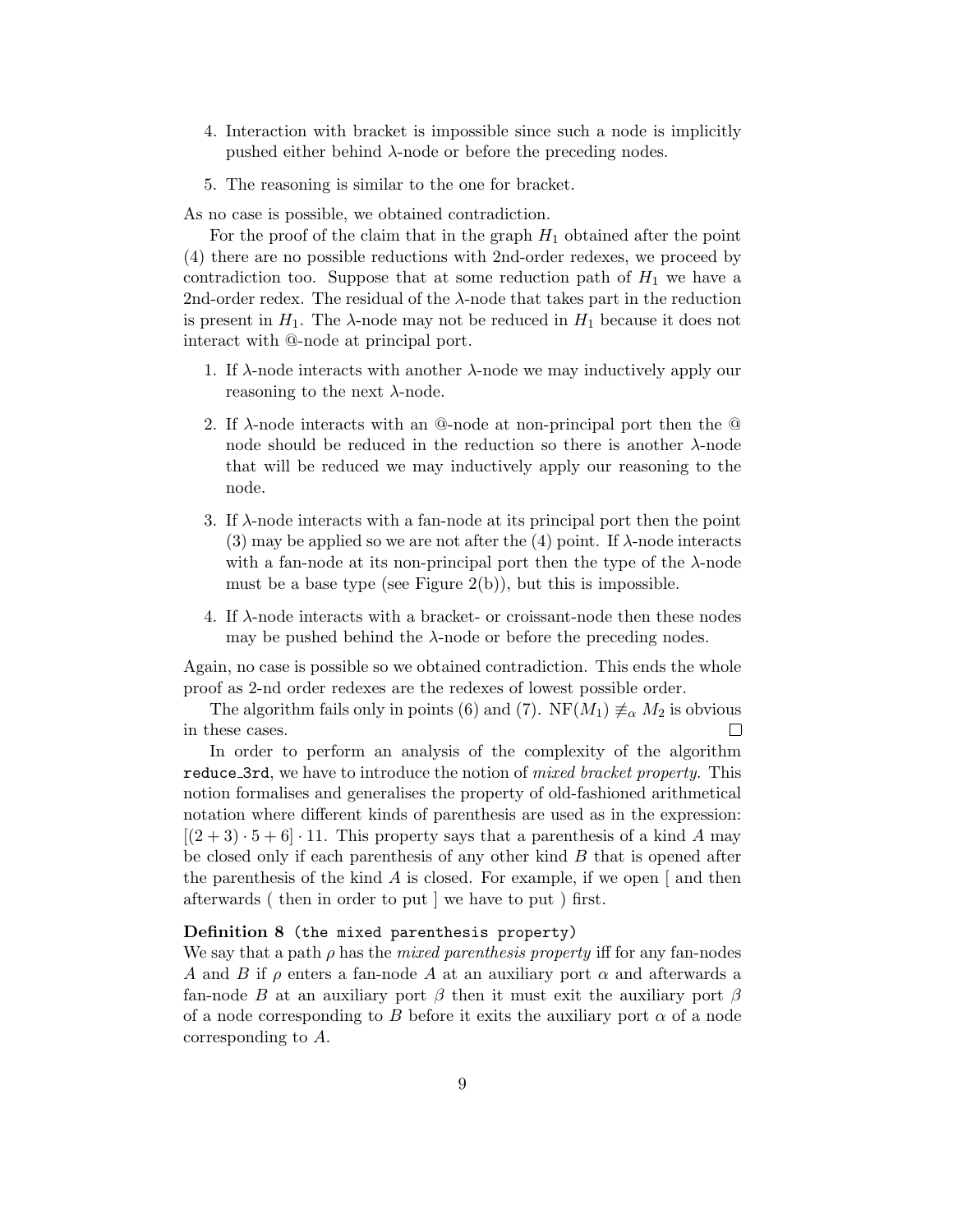Fact 4.2 (mixed parenthesis property in third-order reduction) During the reductions performed in reduce 3rd all the paths have mixed parenthesis property.

#### Proof:

The proof is by the number of steps of reduction during the algorithm reduce 3rd. Before the point (2) of Definition 7, our property is retained as there is no path that exits a fan-node.

Assume that our property is retained until  $n$ -th step. We show that it is retained in the next step too.

If the step is inside point (2) then the property is retained as there is no path that exits a fan-node.

If the step is inside point (3) then the property is retained as its violation would require bounding outside of the scope of  $\lambda$ .

If the step is inside point (4) then the move corresponds to concatenating well formed sequences of parenthesis. This does not violate our property.

If the step is inside point (5) then we only erase only matching inmost parenthesis which does not violate our property.

Points (6–7) do not change the graph so they retain our property.

Details are left for the reader.

 $\Box$ 

## Theorem 4.3 (reduce\_3rd runs in polynomial time) The procedure reduce 3rd runs in  $O(n^2)$  time.

### Proof:

Let  $n = |M_1| + |M_2|$ . Performing the translation in the point (1) takes  $O(n)$  time since the translation is local. Performing the point (2) takes also  $O(n)$ . This is so since there is a constant k that bounds the number of relinkings and implicit reductions that should be made in order to go from the situation on Figure  $1(a)$  to the situation on Figure  $1(b)$ . Moreover, these operations need to be performed at most as many times as the number of 3rd order variables in the original term. This is so because graph reduction implements the optimal reduction. The points  $(3-4)$  need  $O(n)$  time since we have to produce as many new  $\lambda$ -nodes as the number of occurrences of second-order variables and as many new fan-nodes as the number of thirdorder variables. Such a creation together with linking these new nodes needs a constant time so the time is linear. The point  $(5)$  needs also  $O(n)$  time since the number of fan-nodes linearly depends on the size of the input. The point (6) needs  $O(n^2)$  steps since the mixed parenthesis property (Fact 4.2) ensures that there are no two fan-nodes that meet with principal ports. If it were matching fan-nodes then they would be reduced in point (5), if it were non-matching fan-nodes then they would break the mixed parenthesis property. As there are no fan-nodes that meet with principal ports, each path that exits a principal port of a fan-node and then after some, possibly non-zero, number of other (non-bracket and non-croissant) nodes enters a principal port of a fan-node must go through either  $@$ -node or  $\lambda$ -node. This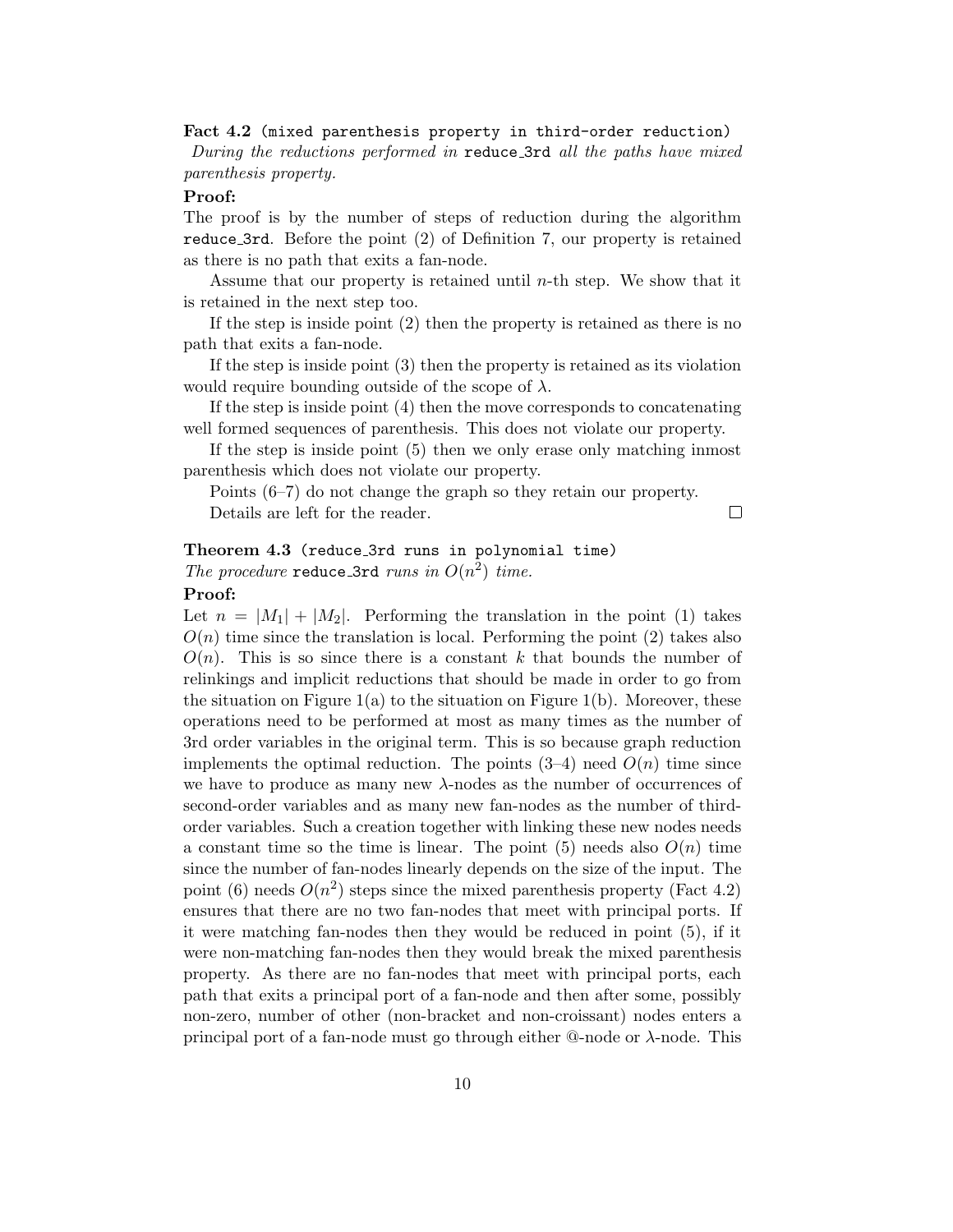ensures that such a node is visited once at least after visiting all the fannodes. At last (7) can be performed in  $O(n)$  time since  $M_2$  is a part of input and  $\alpha$  conversion can be performed in  $O(m)$  where m is the size of terms to be checked.

This altogether gives the time  $O(n^2)$ .

### 4.2 Third order  $\beta$ -reduction is PTIME-hard

The problem of evaluation of boolean circuits is reduced to the problem of  $\beta$ -reduction in third order in this section. The reduction is in LOGSPACE. This implies that third-order  $\beta$ -reduction is PTIME-hard (see. [Pap95])

### Definition 9 (boolean circuit)

A boolean circuit is a directed acyclic graph such that:

- its nodes are labelled with  $\vee, \wedge, \neg$ , true, or false and a single node labelled with result;
- nodes labelled with ∨ and ∧ have two outgoing edges;
- nodes labelled with  $\neg$  and result have a single outgoing edge;
- nodes labelled with true and false have no outgoing edges.

The result of a boolean circuit is defined recursively as follows

#### Definition 10 (the result of a circuit)

The *result of a boolean circuit* is defined as the value of its node labelled with result. The value of a node is defined recursively as follows

- the value of true is true;
- the value of false is false;
- the value of  $\vee$  is  $v_1 \vee v_2$  where  $v_1$  is the value of the node at the end of the first outgoing edge and  $v_2$  is the value of the node at the end of the second outgoing edge;
- the value of  $\wedge$  is  $v_1 \wedge v_2$  where  $v_1$  is the value of the node at the end of the first outgoing edge and  $v_2$  is the value of the node at the end of the second outgoing edge;
- the value of  $\neg$  is  $\neg v$  where v is the value of the node at the end of the outgoing edge;
- the value of result is v where v is the value of the node at the end of the outgoing edge.

 $\Box$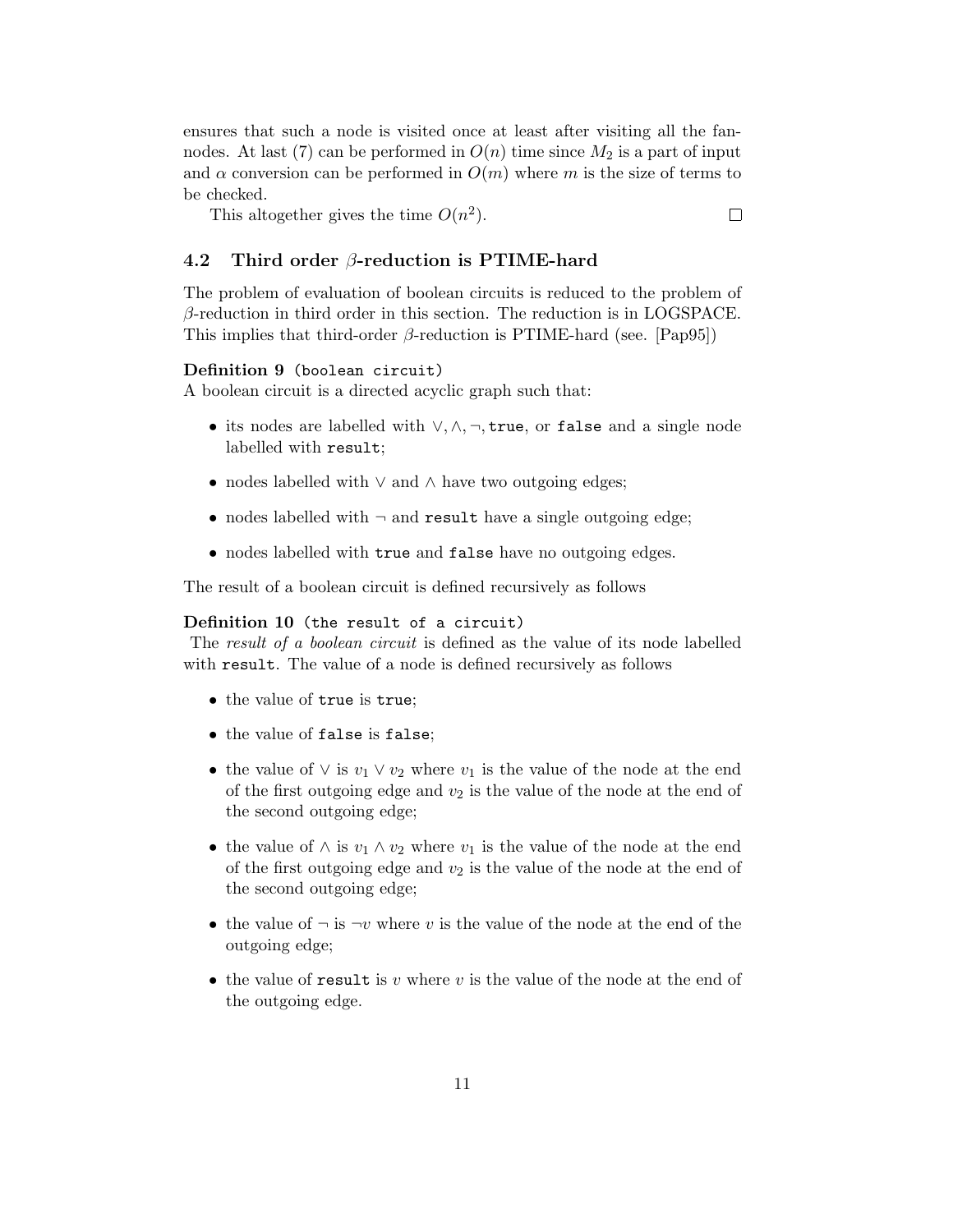Definition 11 (the problem of evaluation of a boolean circuit) The problem of evaluation of a boolean circuit is the following: *Input:* A boolean circuit  $\mathcal C$ Question: Does the circuit have the result true?

We define *level* of a node in boolean circuit. This notion helps in defining our reduction.

### Definition 12 (level of a node)

In a boolean circuit  $\mathcal{C}$ , the node result has the level 0. A node n has the level l if  $l = \max\{l_1, \ldots, l_k\} + 1$  where  $\{l_1, \ldots, l_k\}$  is the set of levels for nodes n' such that  $(n', n)$  is an edge in C.

We denote by  $C_n$  the set of nodes of the level n.

As boolean circuits use logical connectives  $\vee$ ,  $\wedge$  and  $\neg$ , we should define their counterparts in  $\lambda$ -calculus. We define also logical values and quantifiers which are needed in forthcoming parts of the paper.

#### Definition 13 (connectives for translations)

| ㅋ          | $= \lambda \phi x_1 x_2 \cdot \text{OR}(\phi \text{TRUE})(\phi \text{FALSE})$ |
|------------|-------------------------------------------------------------------------------|
| A          | $= \lambda \phi x_1 x_2$ .AND( $\phi$ TRUE)( $\phi$ FALSE)                    |
| <b>NOT</b> | $= \lambda b_1 x_1 x_2 b_1 x_2 x_1$                                           |
| OR.        | $= \lambda b_1 b_2 x_1 x_2 b_1 x_1 (b_2 x_1 x_2)$                             |
| <b>AND</b> | $= \lambda b_1 b_2 x_1 x_2.b_1 (b_2 x_1 x_2) x_2$                             |
| FALSE      | $= \lambda x_1 x_2 x_2$                                                       |
|            | TRUE = $\lambda x_1 x_2 \ldots x_1$                                           |

#### Definition 14 (reduction from boolean circuits)

This reduction is recursively defined on the level of nodes. We introduce variables  $\{x_i^j\}$  $\binom{3}{i}$  | *i* is a node on the level *j* }.

- The term LEVEL<sub>-1</sub> is defined as  $x_{\text{result}}^0$ .
- The term  $\text{LEVEL}_{n+1}$  is defined based on the term  $\text{LEVEL}_n$  as

$$
(\lambda x_1^{n+1} \dots x_k^{n+1}.\text{LEVEL}_n) B_1 \dots B_k
$$

where

- $-B_i = \text{AND} x_k^l x_k^{l'}$  $\mu'_{k'}$  if the *i*-th node on the level *n* + 1 is ∧ and one of its outgoing edges leads to  $k$ -th node on the  $l$ -th level and the other to  $k'$ -th node on the  $l'$ -th level;
- $-B_i = \text{OR} x_k^l x_k^{l'}$  $\mu'_{k'}$  if the *i*-th node on the level  $n+1$  is  $\vee$  and one of its outgoing edges leads to  $k$ -th node on the  $l$ -th level and the other to  $k'$ -th node on the  $l'$ -th level;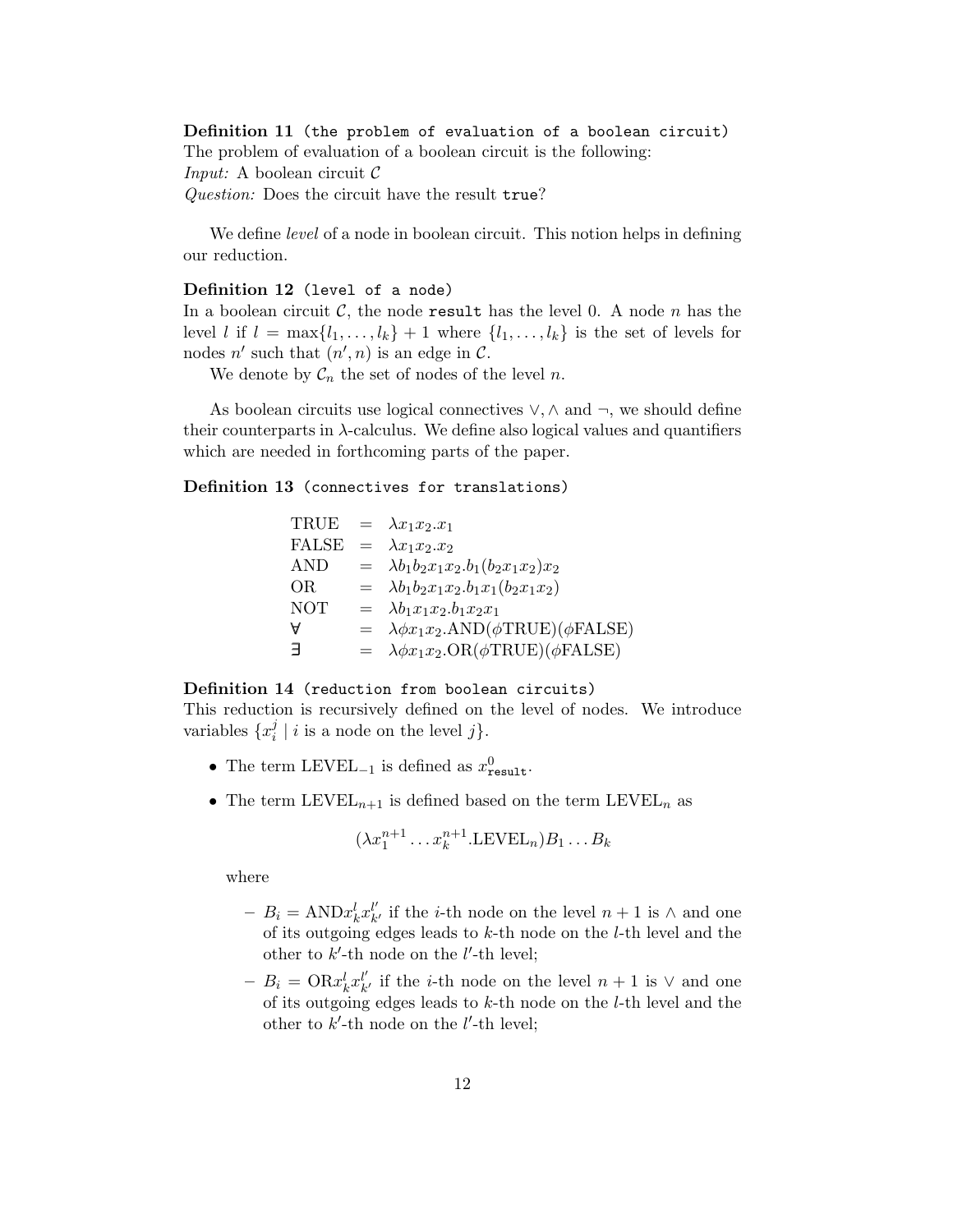- $-B_i = \text{NOT} x_k^l$  if the *i*-th node on the level  $n+1$  is  $\neg$  and its outgoing edge leads to  $k$ -th node on the  $l$ -th level;
- $-B_i = \text{TRUE}$  if the *i*-th node on the level  $n+1$  is true;
- $-B_i = \text{FALSE if the } i\text{-th node on the level } n+1 \text{ is false.}$

#### Theorem 4.4 (boolean circuits and  $\lambda_{\rightarrow}$ )

Let G be a boolean circuit and n its maximum level of nodes. G has the result true iff the term  $\text{LEVEL}_n$  reduces to TRUE.

Moreover, the term  $\text{LEVEL}_n$  has redexes of order at most 3.

### Proof:

The proof is by induction on the maximal level of the graph  $G$ .

If the level is  $0$  then  $G$  consists only of two vertices: result and one of true or false. So, LEVEL<sub>0</sub> has either the form  $(\lambda x_{\tt result}^0.x_{\tt result}^0) \text{TRUE}$ or  $(\lambda x_{\text{result}}^0.x_{\text{result}}^0)$ FALSE respectively. These terms reduce to TRUE and FALSE respectively. This proves our claim in this case.

If the level is  $n > 0$  then the term  $\text{LEVEL}_n$  has the form

$$
(\lambda x_1^{n+1} \dots x_k^{n+1}.\text{LEVEL}_n) B_1 \dots B_k
$$

where  $B_i$  for  $i = 1, \ldots, k$  are either TRUE or FALSE. We reduce this term to

$$
LEVEL_n[x_1^{n+1} := B_1, \dots, x_k^{n+1} := B_k]
$$

then we replace subterm of the form

- AND MTRUE with  $M$ ;
- AND MFALSE with FALSE;
- OR MTRUE with TRUE;
- OR *M*FALSE with  $M$ ;
- NOT FALSE with TRUE;
- NOT TRUE with FALSE

(we have omitted the cases symmetric wrt. the position of  $M$ ). The modifications performed to the term  $\text{LEVEL}_n$  correspond directly to performing evaluation steps for one level of the graph  $G$ . The modified term evaluates to TRUE iff the original one evaluates to TRUE. This is true as there is only one normal form and our modifications may be performed as usual  $\beta$ -reduction. The modified graph gives the result true iff the original one does. This is true as a simple verification according Definition 10 reveals. The partially evaluated graph evaluates to true iff the modified term reduces to TRUE by induction hypothesis. This completes the proof. Details are left for the reader.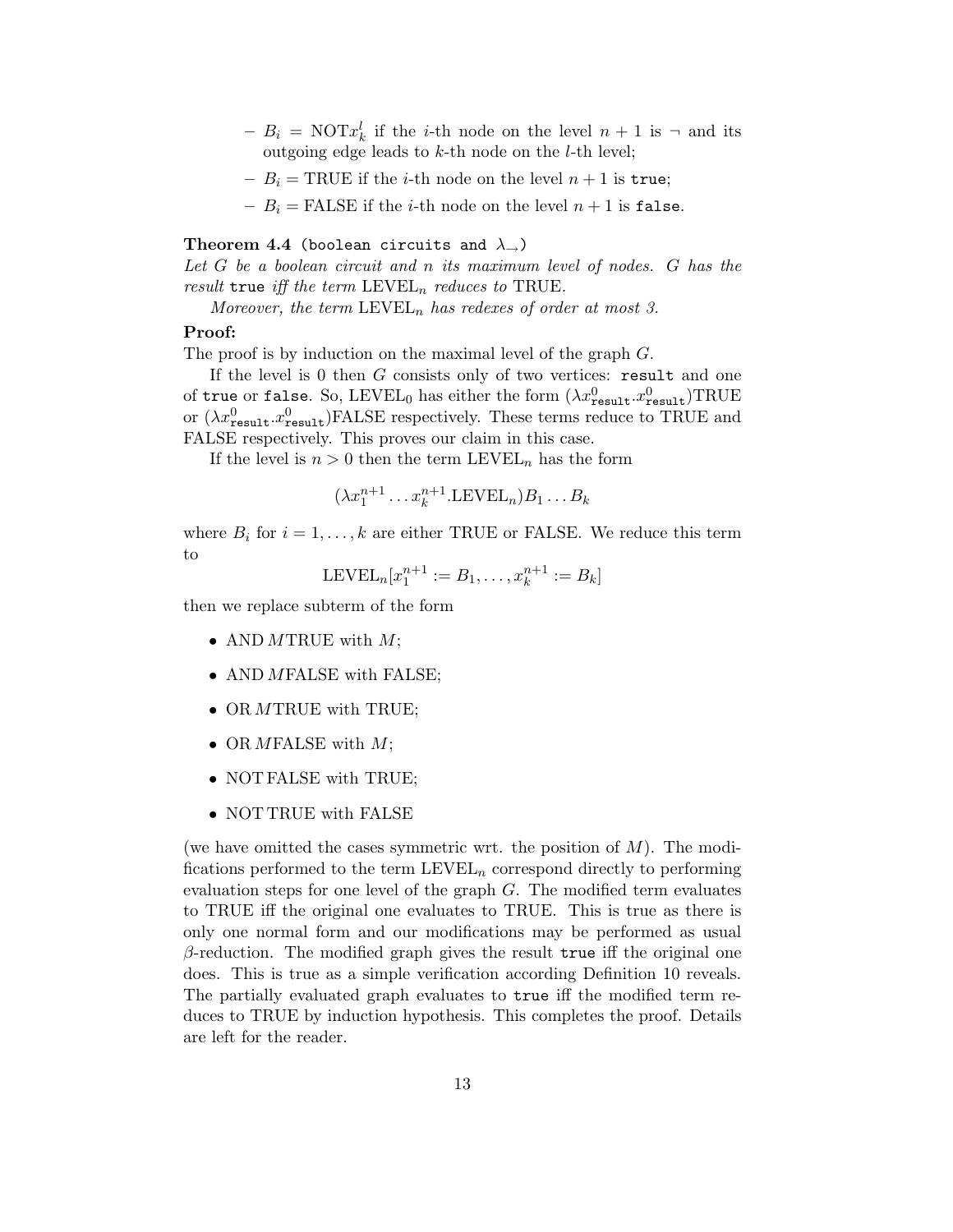The redexes in LEVEL<sub>n</sub> occur in subterms of the form: OPER $M_1M_2$ where OPER is AND or OR, NOTM, and  $(\lambda \vec{x} \cdot \text{LEVEL}_l)B_1 \dots B_k$ . The arguments for all those terms have the type  $\alpha \to \alpha \to \alpha$  so these terms are of order 3. Thus the redexes in terms  $\text{LEVEL}_n$  are of order at most 3.  $\Box$ 

#### Theorem 4.5 (boolean circuits and  $\lambda_{\rightarrow}$ )

The term  $\text{LEVEL}_n$  may be generated with use of additional  $O(\log |G|)$  space.

#### Proof:

W.l.o.g. we may assume that boolean circuits have assigned to each node its level. This allows us to use a counter that says on which level we are. This is enough to identify where should be placed appropriate variables and terms AND, OR, NOT, TRUE and FALSE. Such a counter needs  $O(\log n)$ space. Another counter is needed for names of variables, but  $O(\log n)$  is sufficient here too. Details are left for the reader.  $\Box$ 

## 5 The order 4

### 5.1 Fourth order  $\beta$ -reduction is in PSPACE

The fourth order reduction can be performed in polynomial space. Our algorithm, similarly to the third-order case, uses the notion of graph reduction.

Let us see how does the process of graph reduction look like in this case. The starting point of such a reduction may look like on Figure 3(a). The figure pictures a  $\beta$ -redex somewhere in some term. The star denoted by  $G_0$  symbolises the body of the  $\lambda$ -abstraction that takes part in  $\beta$ -reduction. The circle denoted by  $G_1$  symbolises the body of the argument that takes part in  $\beta$ -reduction. The dotted lines represent parts of the term that are missing on the picture.

The result of the first  $\beta$ -reduction step is shown on Figure 3(b). As we see, the argument  $G_1$  goes into several places of the subterm  $G_0$  similarly to the 3rd order case. This kind of reduction is performed during the first phase of our algorithm. Again, performing some β-redexes may introduce other ones. Again, we perform only some of the new redexes similarly to the 3rd-order case. We repeat this kind of reduction until there are no redexes. The result of the process is a term that has no 4th-order redexes.

Whereas there are no explicit redexes (except for the marked ones) we have some redexes hidden behind fan-nodes. We can extract these redexes as on Figure 4(a) and then contract them with  $@$ -nodes that come from  $G_0$ as depicted on Figure 4(b). This process should be repeated until there are no λ-nodes behind fan-nodes (in other words, until there are no paths which enter a fan-node and then after some number of brackets and croissants immediately enter a  $\lambda$ -node).

The result of such reduction is depicted on Figure 5(a). We have two fan-nodes surrounding  $G'_1$  — the upper one because the term occurs in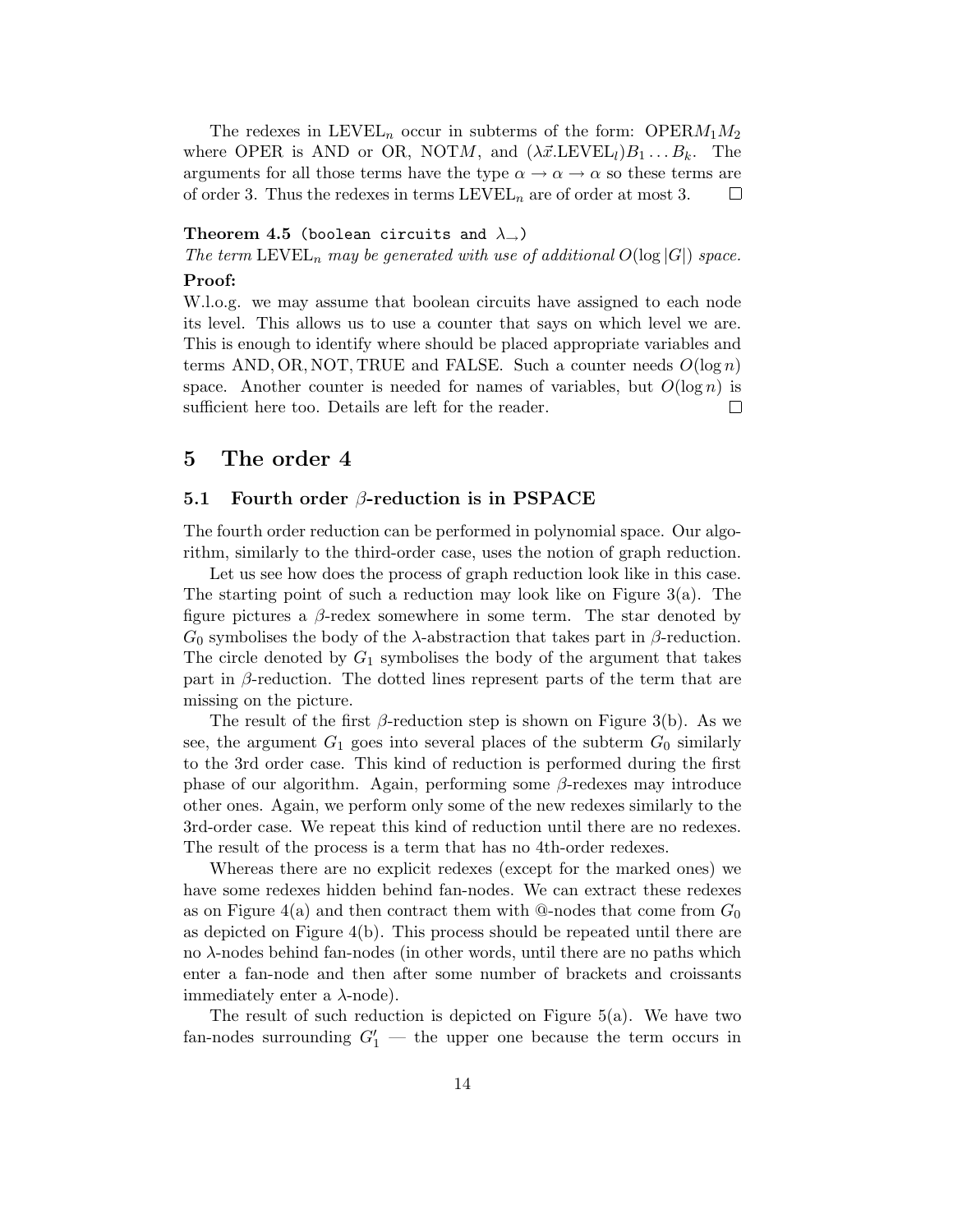

Figure 3: (a) The starting point for 4th-order  $\beta$ -reduction. (b) The result of the first phase of  $\beta\text{-reduction}$ 



Figure 4: (a) The  $\lambda$ -nodes are extracted from fan-nodes. (b) The  $\lambda$ -nodes meet suitable @-nodes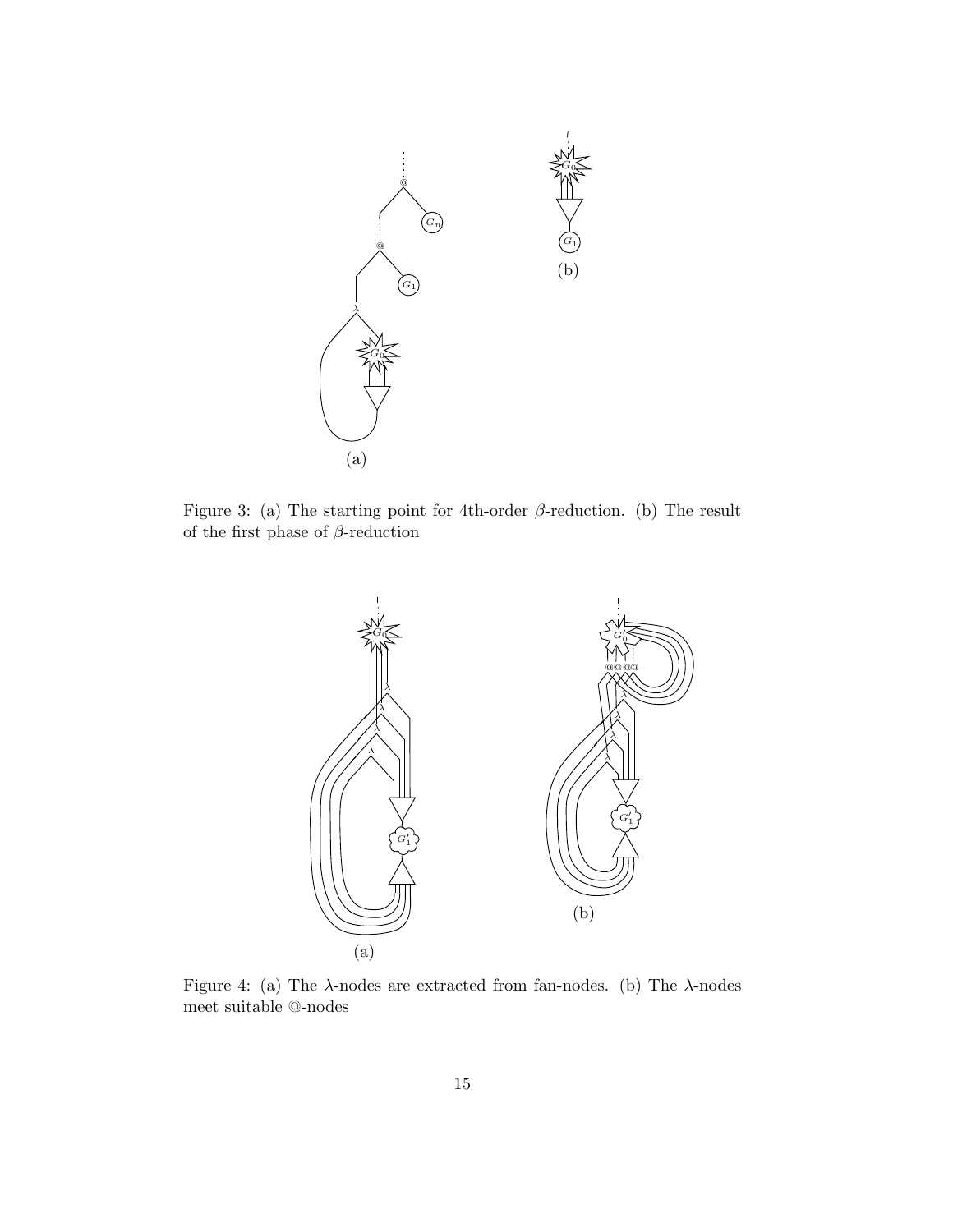

Figure 5: (a) The result of the second phase of reduction. (b) Second-order λ-nodes begin to reduce

several places and the lower one because different terms are substituted for a variable depending on which place is taken into account. This ends the second phase of the reduction (the reduction of 3rd-order redexes).

The last phase of the reduction begins — the reduction of 2nd-order redexes. These redexes occur as on Figure 5(b) and begin to interact with the graph  $G'_1$ . As the 2nd-order variable that took part in the 3rd-order reduction (the lambdas of which were multiplied on Figure  $4(a)$ ) can occur in several places inside  $G'_1$ , several @-nodes will take part in the reduction of 2nd-order redexes. We can see these @-nodes on Figure 6(a). As this multiplication concerns only one variable, we have a fan-node that performs this operation — also visible on Figure  $6(a)$ .

The fan-nodes that meet begin to interact. The result of the interaction is depicted on Figure 6(b) where it is denoted by the letter F. When we zoom the area denoted by F we will see a complicated web of links which is shown on Figure 7. The next step to perform is to push @-nodes through fan-nodes. The result of performing such a step is partially shown on Figure  $8(a)$ . Each upper fan-node gets multiplied as it must go into two edges outgoing from each  $\Phi$ -node. The next phase is to push  $\lambda$ -nodes through fan-nodes and perform  $\beta$ -redexes. The result of these operations is depicted on Figure 8(b). The left, big fan-node indicates that the body of the applied function goes into the place where application was situated previously. The right, big fan-node indicates that arguments of the application are placed in variables.

Definition 15 (the algorithm for 4th order)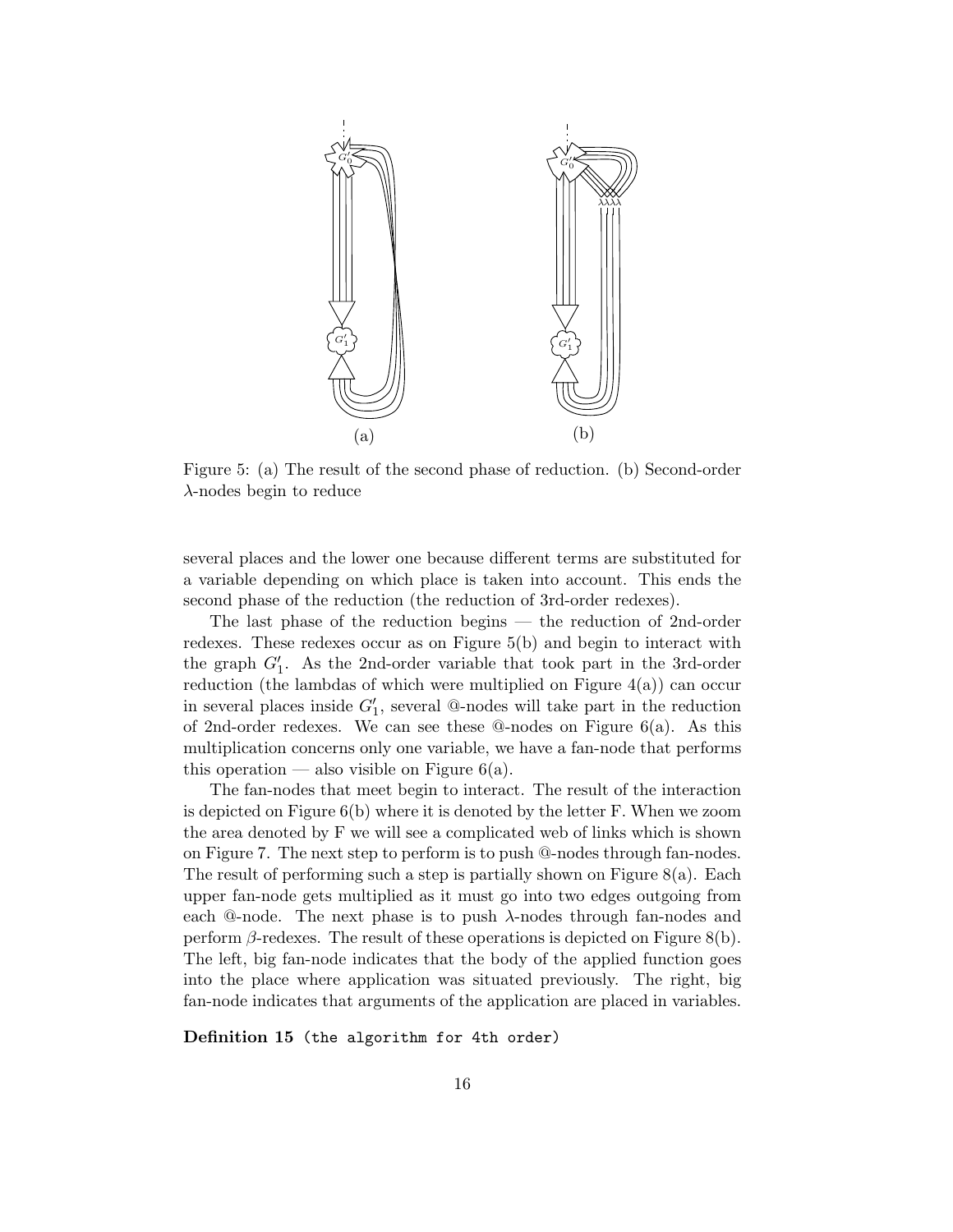

Figure 6: (a) Multiple occurrences of 2nd-order variables with surrounding @-nodes. (b) Fan-nodes interact



Figure 7: The interaction of fan-nodes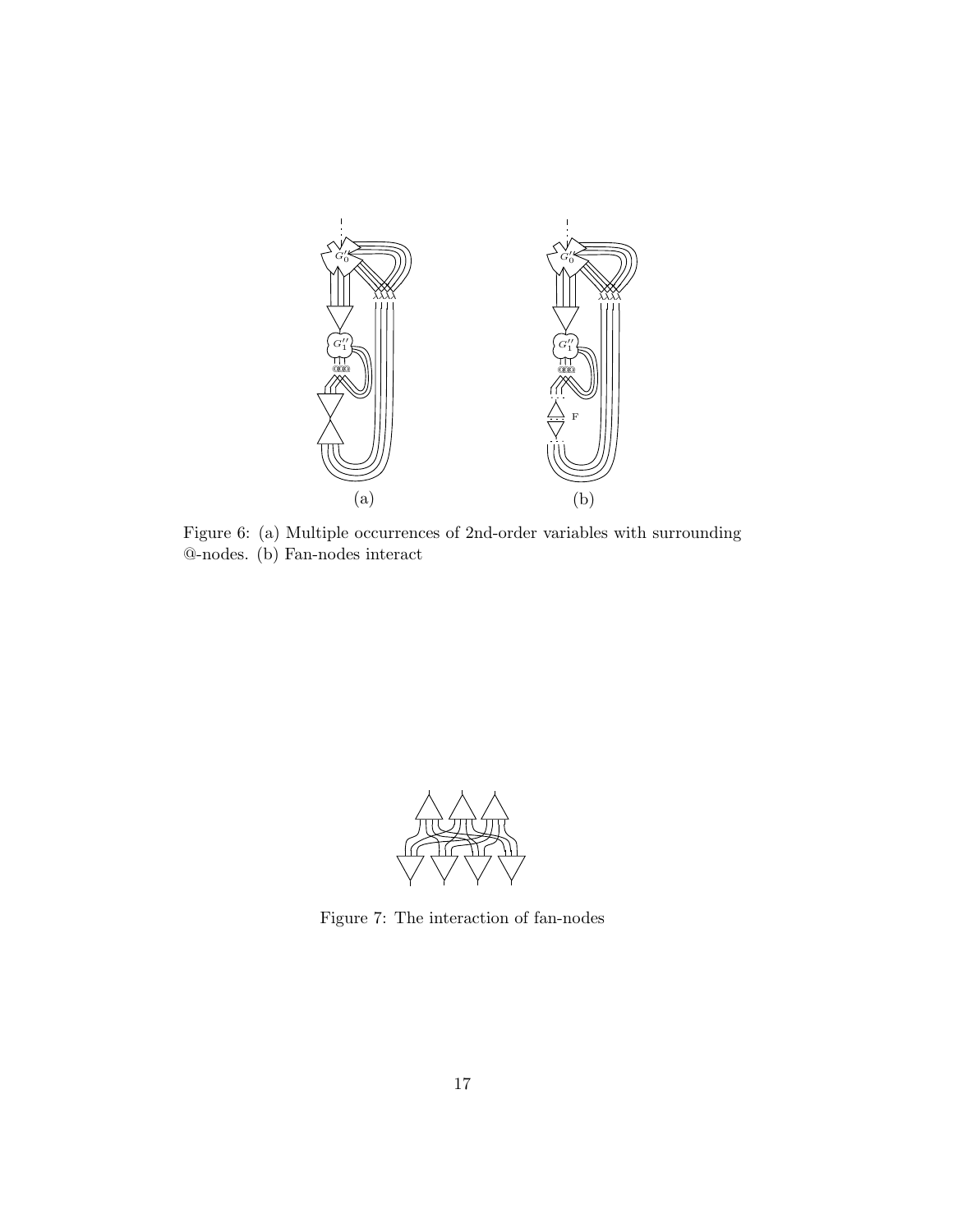

Figure 8: (a) One application goes between fan-nodes. (b) After pushing λ-nodes through fans, applications are reduced

Let  $M_1$  and  $M_2$  be the input data for the algorithm. The algorithm  ${\tt reduce\text{-}4th}$ proceeds performing the following steps:

- 1. Translate the term  $M_1$  into corresponding graph.
- 2. Perform one by one all the existing  $\beta$ -reductions (after performing a reduction step mark the edge that goes from the argument; in future reductions in this phase, omit redexes with such an edge going out of a  $\lambda$ -node).
- 3. Clear all the markings.
- 4. Push all the fans through  $\lambda$ -nodes.
- 5. Perform one by one all the existing  $\beta$ -reductions (again with marking).
- 6. Perform all the interactions between fans and afterwards push all the fans through  $\lambda$ - and @-nodes.
- 7. Perform one by one all the existing  $\beta$ -reductions.
- 8. Perform the read-back of the resulting graph; if the result is larger than the term  $M_2$  to be equated: fail. Let  $M_3$  be the result of the read-back.
- 9. If  $M_2 \equiv_\alpha M_3$  then success else fail.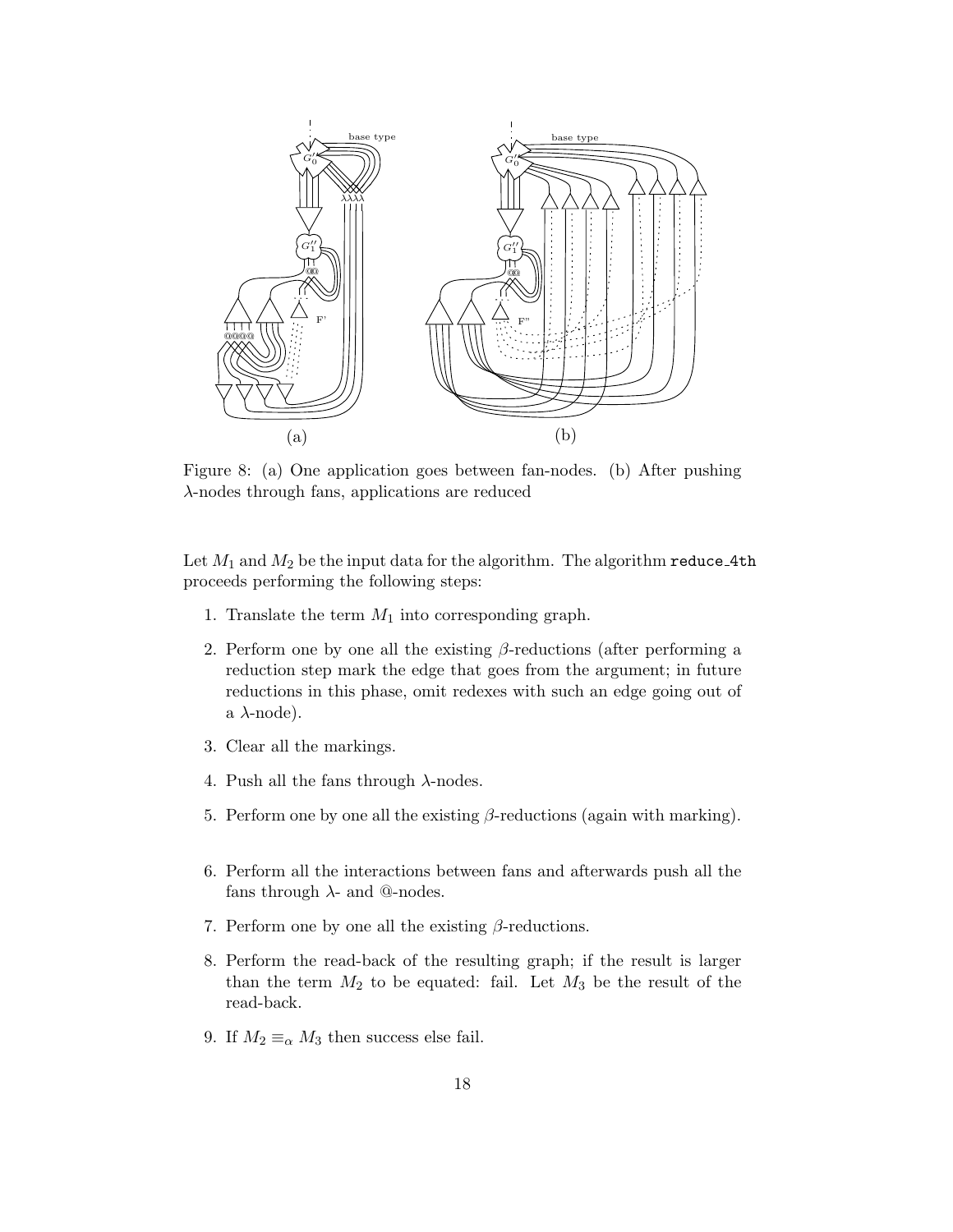In order to precisely describe the complexity we need a special notion called level of redex.

### Definition 16 (level of a redex)

Let us define a special kind of reduction where

 $(\lambda x.M)N \rightarrow_{\beta'} M[x := N^*]$ 

where  $N^*$  is the term N with a special marking (the marking should be understood as a new kind of language symbol similar to the application or abstraction, i.e. the marking is applied locally not throughout the whole term N and thus is not visible in redexes inside  $N$ ). Note that we forbid the reduction

$$
(\lambda x.M)^* N \to_{\beta} M[x := N^*].
$$

Of course, all the reductions performed in this framework may be performed as the usual  $\beta$ -reduction. Thus paths of  $\beta'$ -reduction may be treated as paths of β-reduction. On the other hand, each path of β-reduction  $M_1, \ldots, M_n$ may be presented as  $M_1, \ldots, M_{i_1}, M_{i_1+1}, \ldots, M_{i_2}, \ldots, M_{i_{k-1}+1}, \ldots, M_{i_k}$  where redexes between terms  $M_{i_j+1}, \ldots, M_{i_{j+1}+1}$  can be performed using  $\beta'$ -reduction and  $M_{i_{j+1}+1}$  is a  $\beta'$ -normal form. The  $\beta$ -redexes in j-th such section are called redexes of the level j.

It is easily verified that each reduction of a term with redexes with order at most n has redexes of order at most  $n-2$ . If n is the highest order of the redex in a term then redexes of the order  $n$  are reduced during the 0-level section, the redexes of the level  $n - 1$  are reduced during the 1-level section and so on. Also the notion of level of a redex straightforwardly translates to graph reduction. The algorithm for 4th order reduction needs redexes of order at most 2. The redexes of level 0 are reduced in the step (2) of the algorithm, the redexes of level 1 are reduced in the step (5) of the algorithm and at last redexes of level 2 are reduced in the step (7) of the algorithm.

#### Theorem 5.1 (the algorithm reduce 4th is in PSPACE)

Let  $M_1$  have redexes of order at most 4 and  $M_2$  be in normal form. The algorithm reduce\_4th results in success on these terms iff  $M_1 \rightarrow^*_{\beta} M_2$ .

Moreover, reduce 4th needs only  $O(n^3)$  space to run.

### Proof:

The algorithm is correct as it is only a strategy in an optimal reduction algorithm.

Let us analyse the complexity of the algorithm. Let  $n$  be the size of the input for reduce 4th.

The point (1) is the matter of usual syntax analysis and may be performed in  $O(n)$  time and thus in  $O(n)$  space.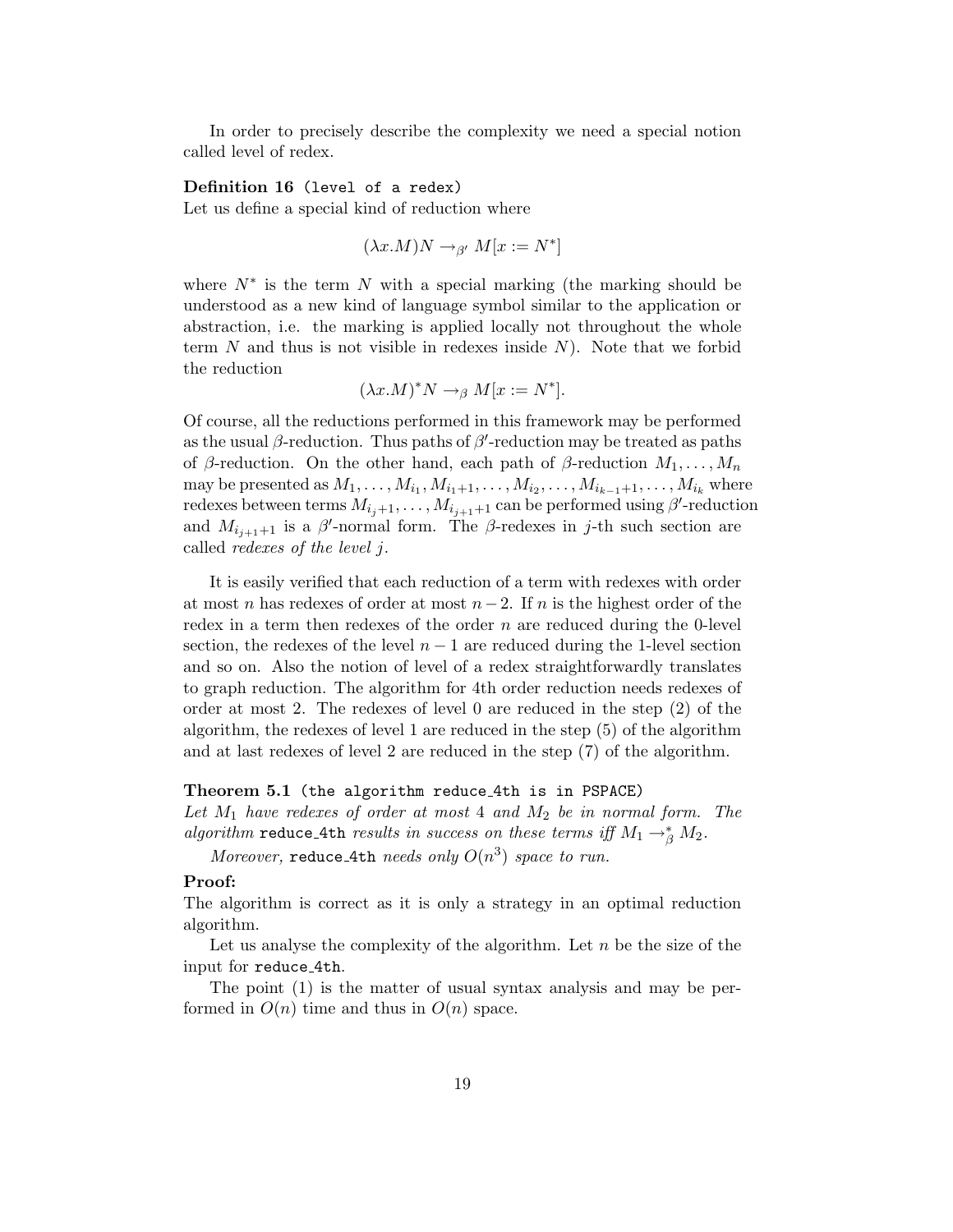The point (2) does not add any new nodes to the reduced graph and requires a simple walk through the graph so may be performed in  $O(n)$  time and thus in  $O(n)$  space (see Figure 3).

The point (3) is again linear since it requires a walk through the graph in hand while the size of the graph is linear.

The point (4) requires multiplication of  $\lambda$ -nodes and fan-nodes. This multiplication is performed as on Figure  $4(a)$  and so the number of new  $\lambda$ -nodes is bounded by  $k_1 \cdot k_2$  where  $k_1$  is the number of variables that take part in the step  $(2)$  of the algorithm and  $k_2$  is the number of variables that are in the arguments of the former variables in the input. This gives the  $O(n^3)$  space. The fan-nodes are replicated only  $O(n)$  times as the number of variables that take part in the step (2) majorises the number of replications.

The point (5) is a usual walk through the graph in hand. As the size of the graph is  $O(n^3)$ , the time and thus the space is  $O(n^3)$ .

The point (6) (see Figure 5(b), Figure 6, and Figure 8) requires a copying of fan-nodes, then a copying of  $@$ -nodes,  $\lambda$ -nodes and fan-nodes. As the result of the first operation of copying, we obtain at most  $k_3 \cdot k_4$  fan-nodes where  $k_3$  is the number of redexes of level 0 and  $k_4$  is the number of places where a second-order symbol occurs. Both these numbers may be bounded by *n* so the final number of nodes is  $O(n^2)$ . The  $\mathbb{Q}$ - and  $\lambda$ -nodes occur at most the same number of times so again the number is majorised by  $O(n^2)$ . At the same time the fan-nodes duplicate so we obtain  $O(n^2)$  nodes.

The point (7) is a usual walk through the graph in hand. As the size of the graph is  $O(n^3)$ , the time and thus the space is  $O(n^3)$ .

The point (8) gives the size  $O(n^3)$  as it cannot produce an output which is greater than  $n$  and it must walk through the graph in hand.

The point (9) needs  $O(n)$  space.

There are of course also bracket- and croissant-nodes. The number of them is closely connected to the number of fan-nodes so we do not mention analysis of complexity for them.

This altogether gives  $O(n^3)$  space.

 $\Box$ 

#### 5.2 Fourth order  $\beta$ -reduction is PSPACE-hard

We present a PTIME reduction of the QBF problem to the 4th order reduction problem.

The translation is defined as follows

#### Definition 17 (translation from QBF to  $\lambda_{\rightarrow}$ )

The translation from QBF to  $\lambda_{\rightarrow}$  has as an input a QBF sentence  $\phi$  and as a result two terms  $M_1$  and  $M_2$ . We put  $M_1 = \mathsf{Q2L}(\phi)$  and  $M_2 = \text{TRUE}$ . The function Q2L is defined by induction on the form of the QBF formula:

•  $Q2L(true) = TRUE;$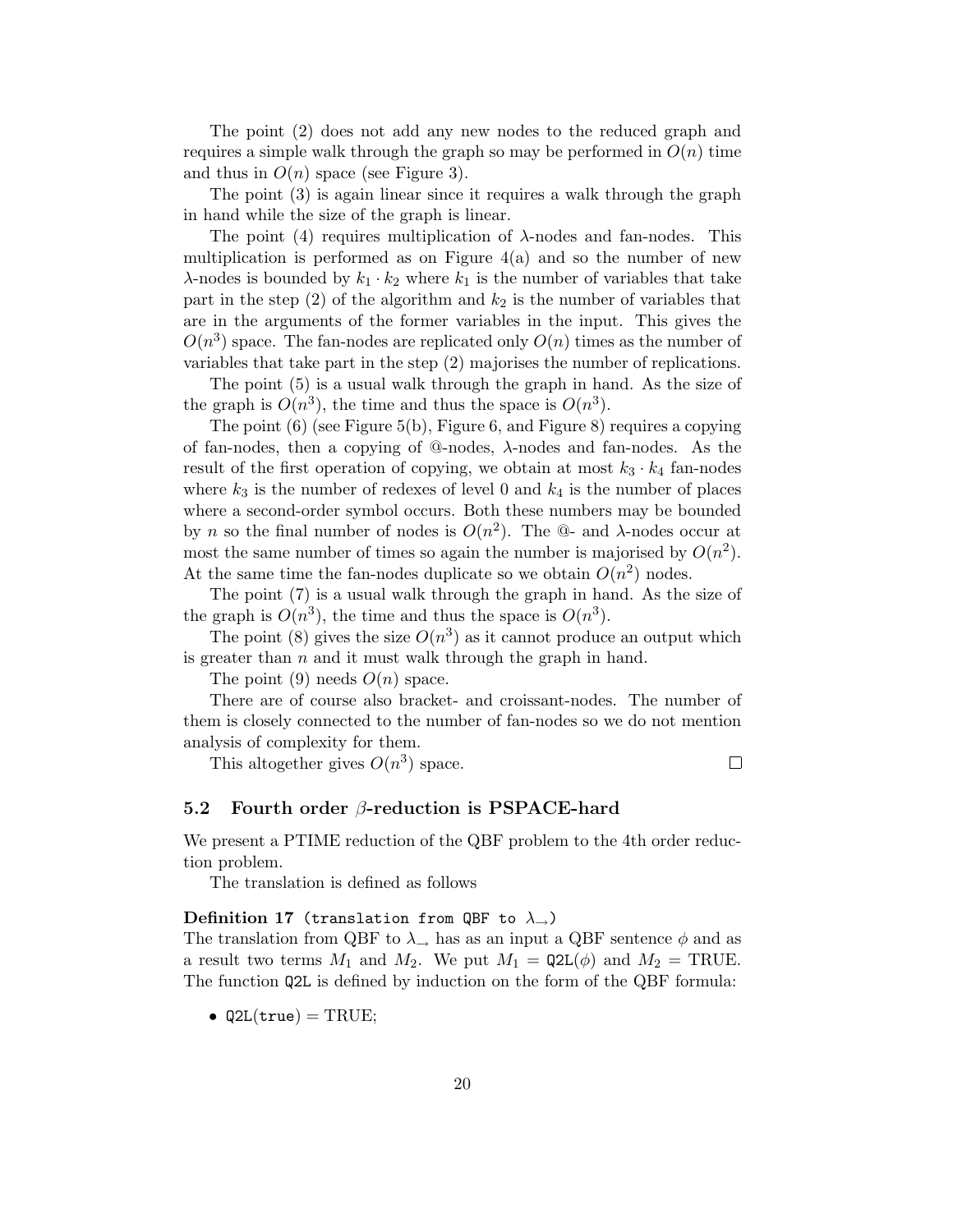- $Q2L(false) = FALSE;$
- $Q2L(x) = x$  where x is a variable;
- Q2L $(\phi_1 \wedge \phi_2)$  = AND(Q2L $(\phi_1)$ )(Q2L $(\phi_2)$ );
- Q2L $(\phi_1 \vee \phi_2) = \text{OR}(\text{Q2L}(\phi_1))(\text{Q2L}(\phi_2));$
- Q2L $(\neg \phi)$  = NOT $(Q2L(\phi))$ ;
- Q2L $(\forall x.\phi) = \forall (\lambda x.$ Q2L $(\phi))$
- Q2L $(\exists x.\phi) = \exists (\lambda x.$ Q2L $(\phi))$

#### Theorem 5.2 (QBF and  $\lambda_{\rightarrow}$ )

A QBF sentence  $\phi$  is true iff the term  $Q2L(\phi)$  reduces to TRUE.

Moreover, the term  $Q2L(\phi)$  has redexes of order at most 4.

#### Proof:

We need a little bit extended version of the claim:

Let  $\phi$  be a QBF formula with free variables in  $A = \{x_1, \ldots, x_n\}.$ The formula  $\phi$  is true under the valuation  $v : A \rightarrow \{true, false\}$ iff the term  $\mathsf{Q2L}(\phi)[x_1 := \mathsf{Q2L}(v(x_1)), \ldots, x_n := \mathsf{Q2L}(v(x_n))]$  reduces to TRUE.

The proof is by straightforward induction on the structure of  $\phi$  and is left for the reader.

The redexes in the result of translation occur in subterms beginning with AND, OR, NOT,  $\forall$ ,  $\exists$ . The type for AND, OR and NOT is of order 3. These terms take as arguments values of the type  $\alpha \to \alpha \to \alpha$  (which is the type of booleans TRUE and FALSE). The type for ∀ and ∃ is more complicated and is of order 4. These terms take an argument of the type  $(\alpha \to \alpha \to \alpha) \to \alpha \to \alpha \to \alpha$ . No other terms occur in redex positions in translated terms.  $\Box$ 

### Theorem 5.3 (the running time for Q2L)

The translation from QBF to  $\lambda_{\rightarrow}$  can be performed in  $O(n \log n)$ .

### Proof:

Parsing of QBF formulas using usual syntax analysis methods can be performed in  $O(n)$  time. The result of the parsing is a pointer structure representing the formula. This pointer structure may be traversed recursively in order to obtain the term defined by Q2L. The recursive traversal needs to visit each node of the pointer structure once and we need  $\log n$  storage for recursive step. Thus the traversal may be performed in  $O(n)$ . At last we add the TRUE term in constant time, so the whole procedure runs in  $O(n \log n)$  time.  $\Box$